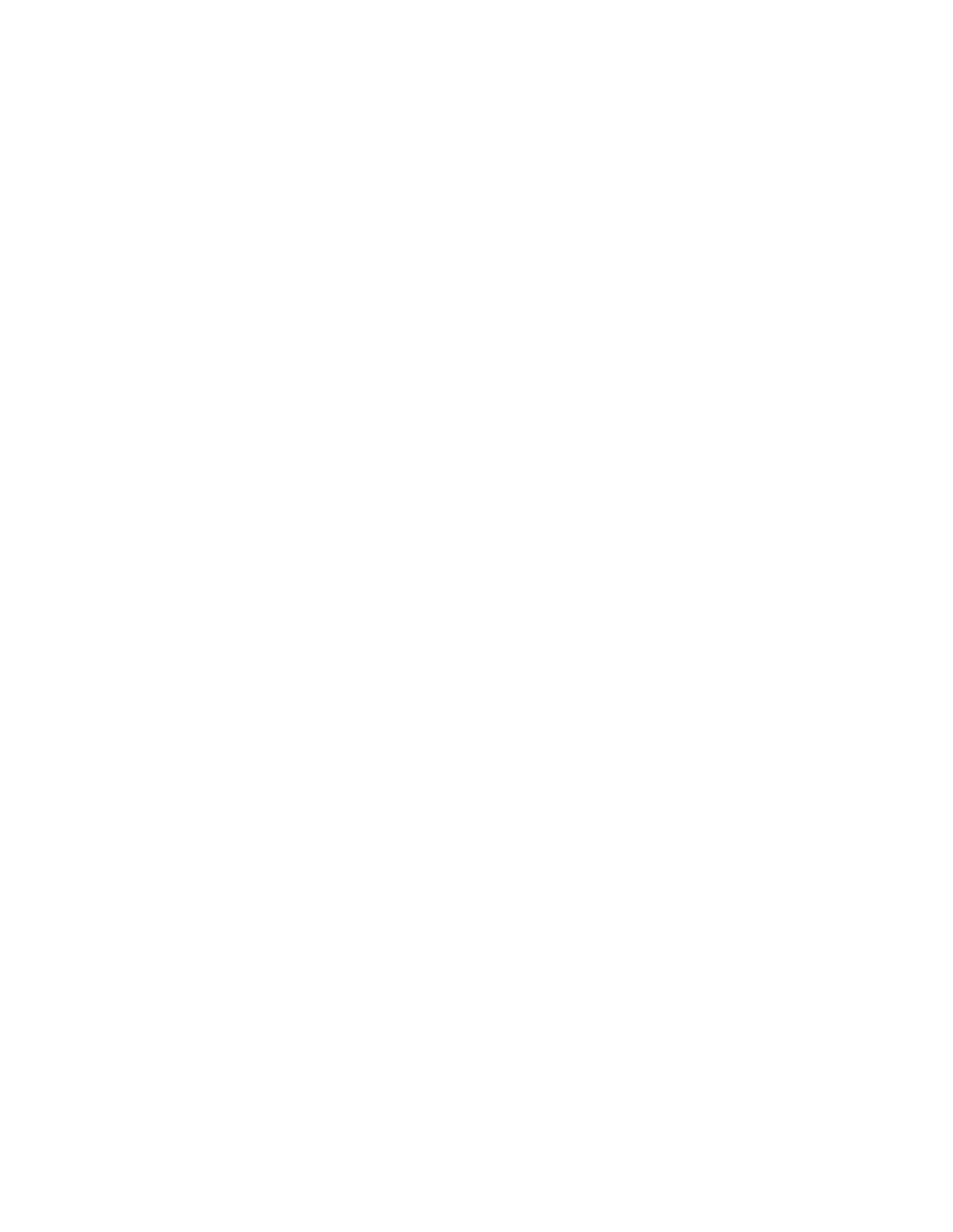# GFWC-**Mississippi** Federation of Women's Clubs, Inc.

Constitution, Bylaws & Standing Rules

2020

**-**

2022

*The Mississippi Federation of Women's Clubs, Inc., a member of the General Federation of Women's Clubs, is an organization of women whose goal is personal enrichment leading to volunteer service that benefits the community, state, nation and world.*

*2020-2022 Administration 1 st Edition – July 1, 2020*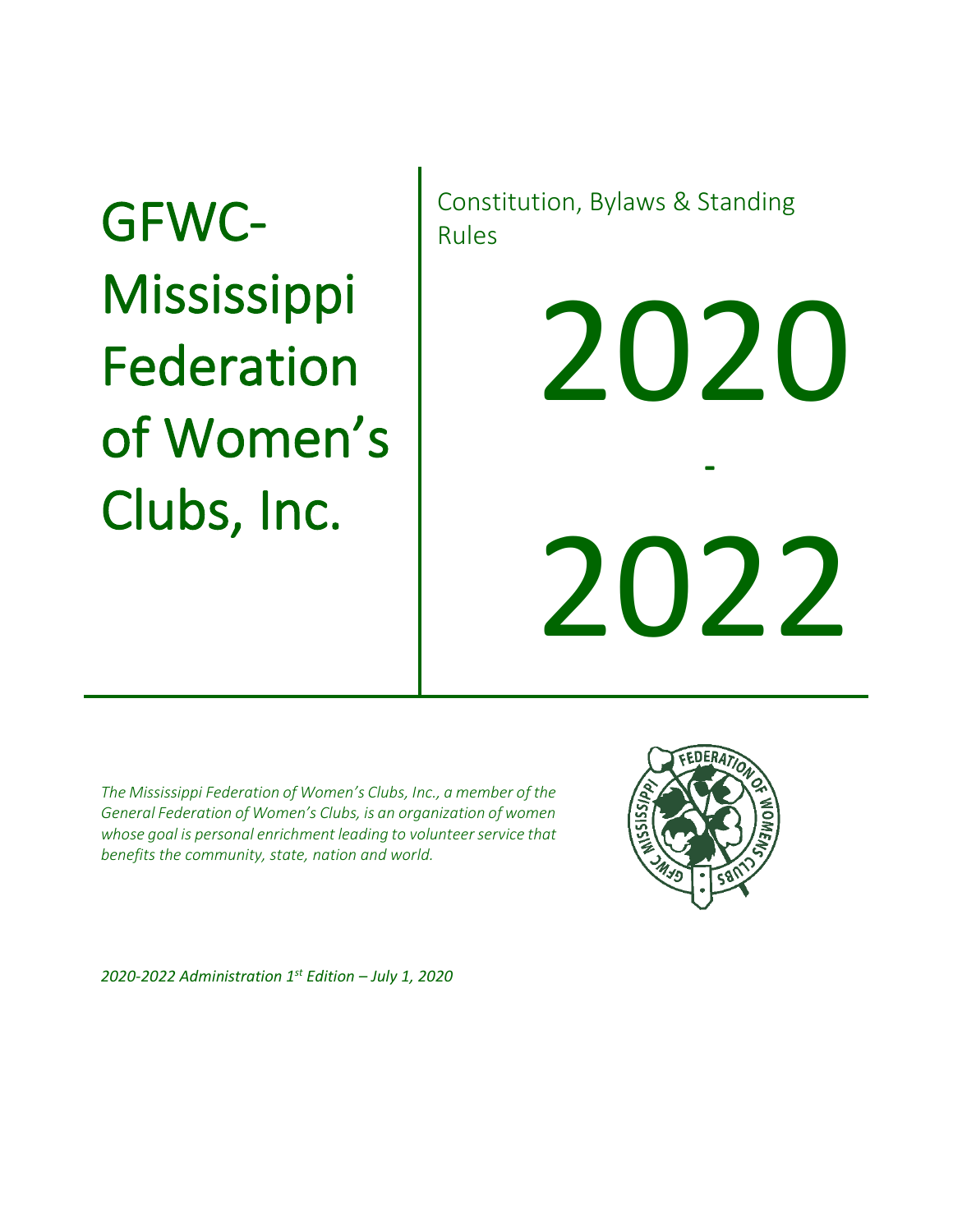# **2020 - 2022 PRESIDENT'S SPECIAL PROJECT:**

Our theme for the 2020-2022 administration is, "*Do Something today that your future self will thank you for… Plant · Recycle · Pick It Up!*"

Growing up I would spend a lot of time in the woods watching nature, reading against a tree, always enjoying the trees, the leaves on the ground, the solace and peace of it all. My Daddy enjoyed being outside too. He taught me to identify the trees by their bark, the fruit, and the shape of the leaves; all about the trees. My first year of college my biology professor spent the first two weeks of class walking with our class around the campus looking at the bark,



the leaves, and the fruit of the trees. I thought everyone knew what a wild cherry tree or a hickory tree looked like. I was amazed that no one knew the name and identification of the trees in the woods. Not everyone was lucky enough to grow up with woodlands to enjoy!

Over the years, this appreciation for the trees and the outside world fostered in me an awareness for the way in which our world is treated. Seeing our creeks, rivers, and beaches littered with trash; trash that is purposefully left by someone is offensive to me. I want to say, "Just pick up your trash!"

Driving around my town and our state, seeing other counties and cities that are littered with trash just makes me so sad. I want to pull over and pick it up.

I hope that over the next two years we can learn about natural habitats and keep them clean by picking up the bottles, plastic, Styrofoam, paper plates, cigarette butts, and food containers. Instead of filling our landfills with more trash, maybe we can make some changes in our lives and make an effort to add less to them. We can learn what will recycle and ask the question for our town, "Is recycling a priority for us?" It may not be but let's ask the question, because "Yes" may be the answer.

We should plant a plethora of trees to populate our forests. There is not one bad thing about a living tree. Trees use carbon dioxide to reduce global warming, provide firewood, release oxygen, furnish timber, stop erosion, provide food for bees, birds, animals, and humans, provide windbreaks, beautify the landscape, supply shade, and offer habitat for birds and animals. Trees make everything better!!

Do something today that your future self will thank you for! - Plant  $\checkmark$  Recycle  $\checkmark$  Pick It Up

Sherri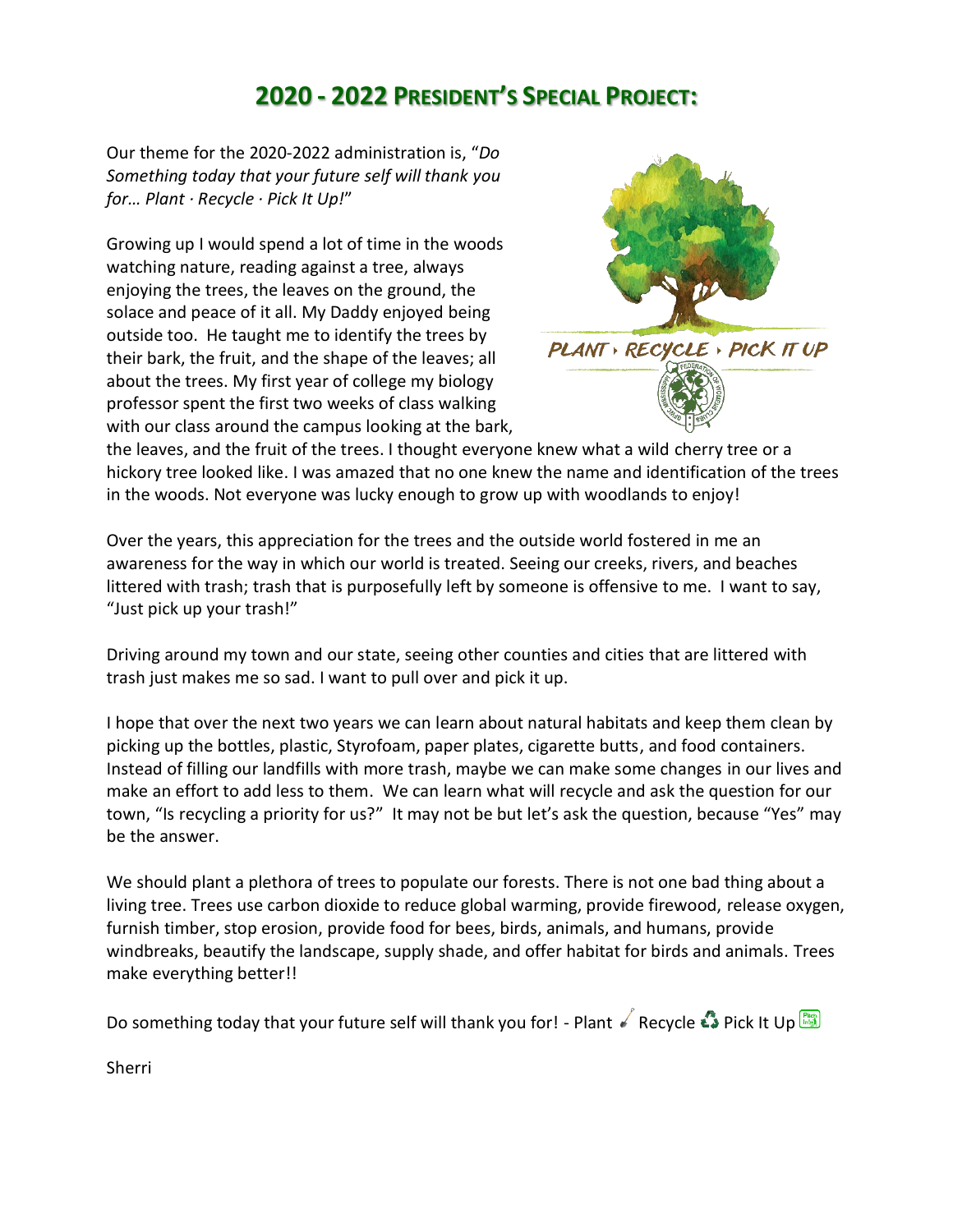# **TABLE OF CONTENTS**

| <b>GFWC-MFWC Bylaws</b> |  |
|-------------------------|--|
| Article I - Membership  |  |

Plant : Recycle & Pick It Up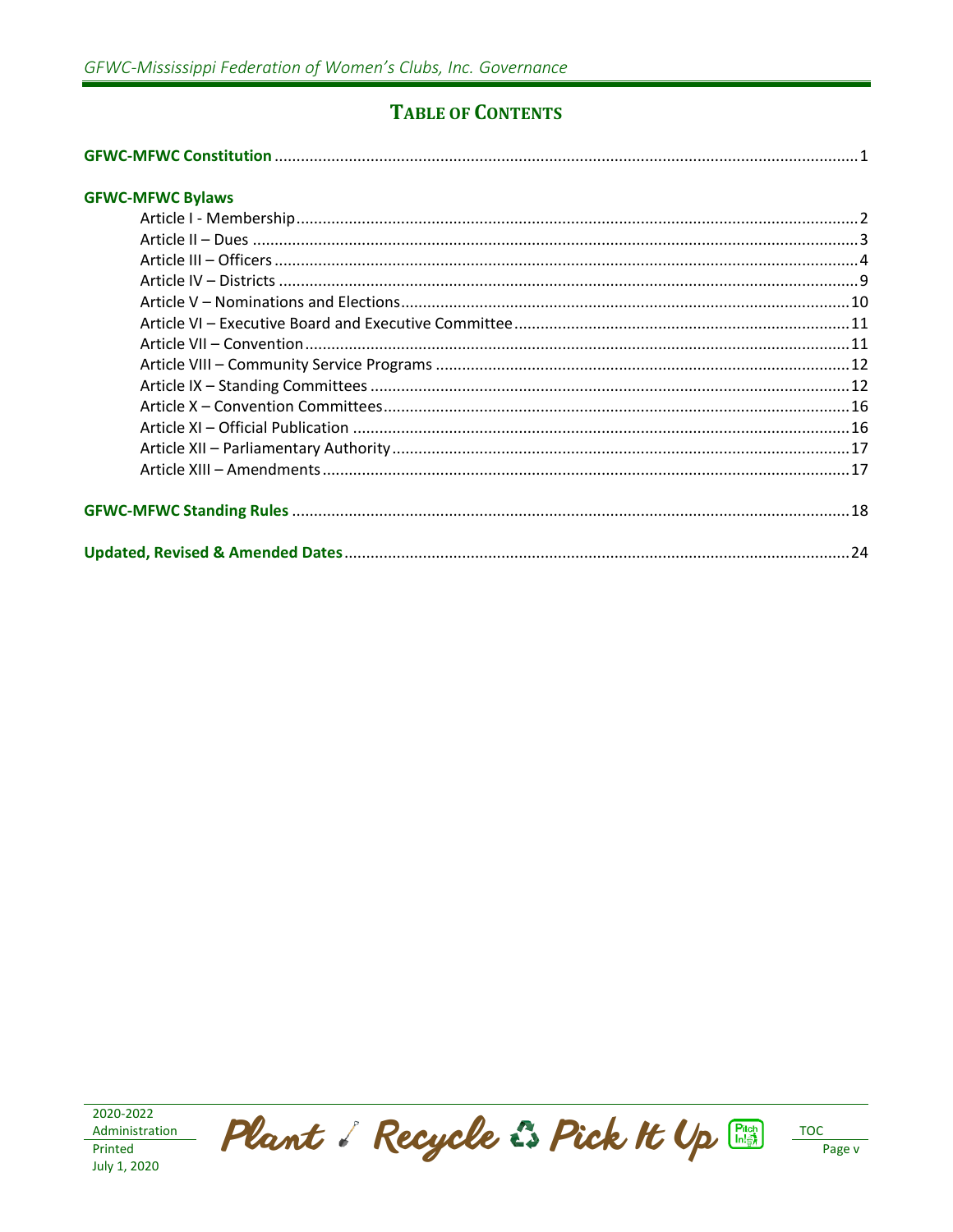2020-2022 Printed July 1, 2020

Administration **Plant ! Recycle 23 Pick It Up Chappen 100**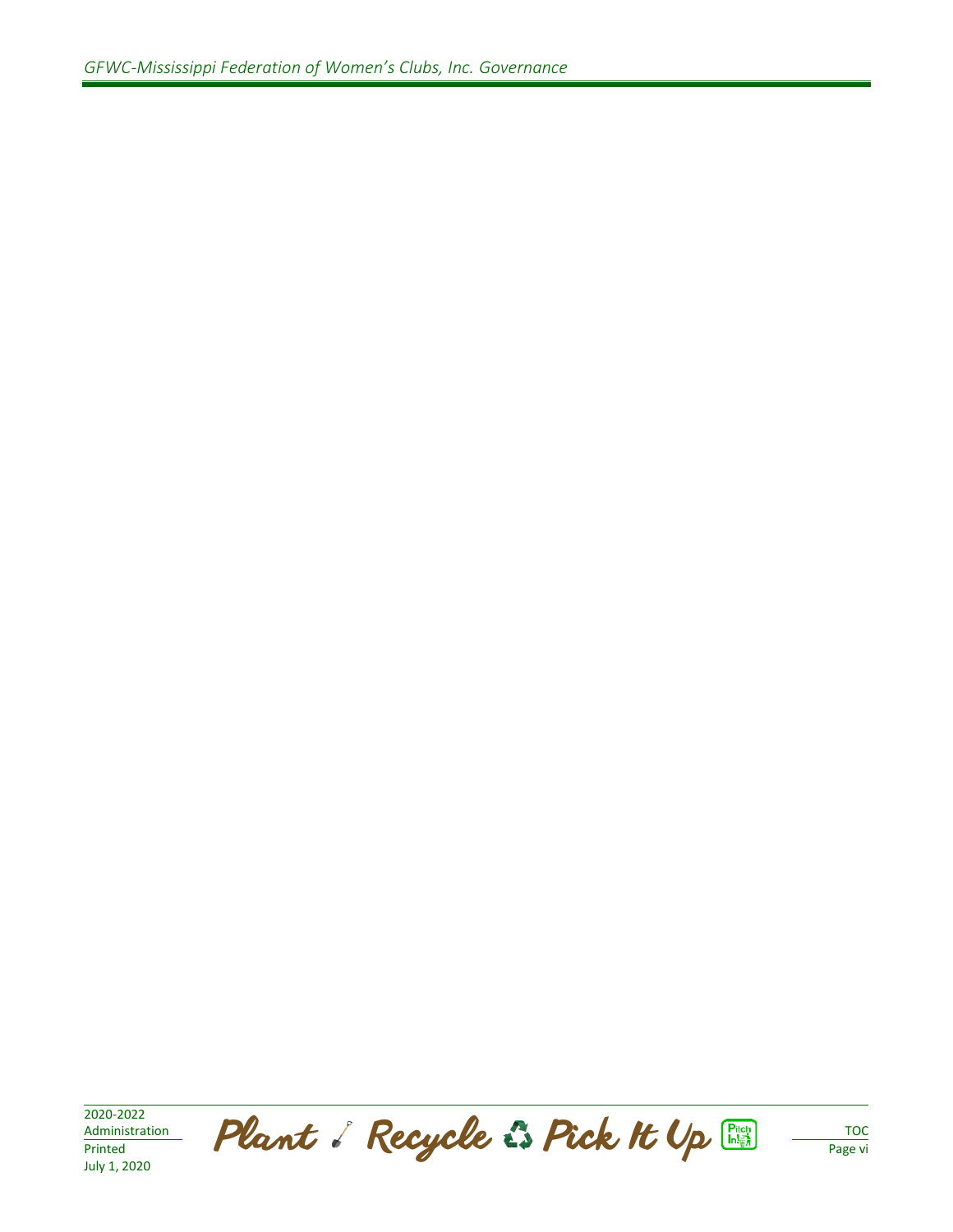# **GFWC- MISSISSIPPI FEDERATION OF WOMEN'S CLUBS,INC.**

### **CONSTITUTION**

#### ARTICLE I - NAME

The name of this organization shall be the GFWC-Mississippi Federation of Women's Clubs, Incorporated.

#### ARTICLE II - OBJECT

Its object shall be charitable as defined by Section 501-C-3 of the Internal Revenue Code. It shall cooperate with the General Federation of Women's Clubs and maintain membership in that organization.

#### ARTICLE III - MEMBERSHIP

Membership in the GFWC-Mississippi Federation of Women's Clubs shall consist of Women's Clubs, Juniorettes, Members-at-Large and Associates.

#### ARTICLE IV - OFFICERS

The General Officers of the Federation shall be: a President, a President-elect, a Vice President, a Recording Secretary, and a Treasurer. These shall be elected or appointed as prescribed by the Bylaws.

#### ARTICLE V - MEETINGS

The GFWC-Mississippi Federation of Women's Clubs shall meet in Convention at such time and place as may be designated by the Executive Board.

#### ARTICLE VI - DISSOLUTION

In the event of the dissolution of the GFWC-Mississippi Federation of Women's Clubs, the total assets shall be liquidated and allotted to organizations of like purposes, to be determined by the GFWC-Mississippi Federation of Women's Clubs Executive Board in accordance with governmental regulations, Section 501-C-3, Internal Revenue Code.

No portion of such funds shall be distributed among individual members.

#### ARTICLE VII - AMENDMENTS

This Constitution may be amended by two-thirds vote of those present and voting, at any regular meeting, provided such proposed amendment (or amendments) has been submitted to the Executive Board for its approval, and appended to the call for the meeting.

2020-2022<br>Administration **Plant & Recycle & Pick It Up Amended**<br>July 1, 2020 4/25-27/2019 July 1, 2020 Page 1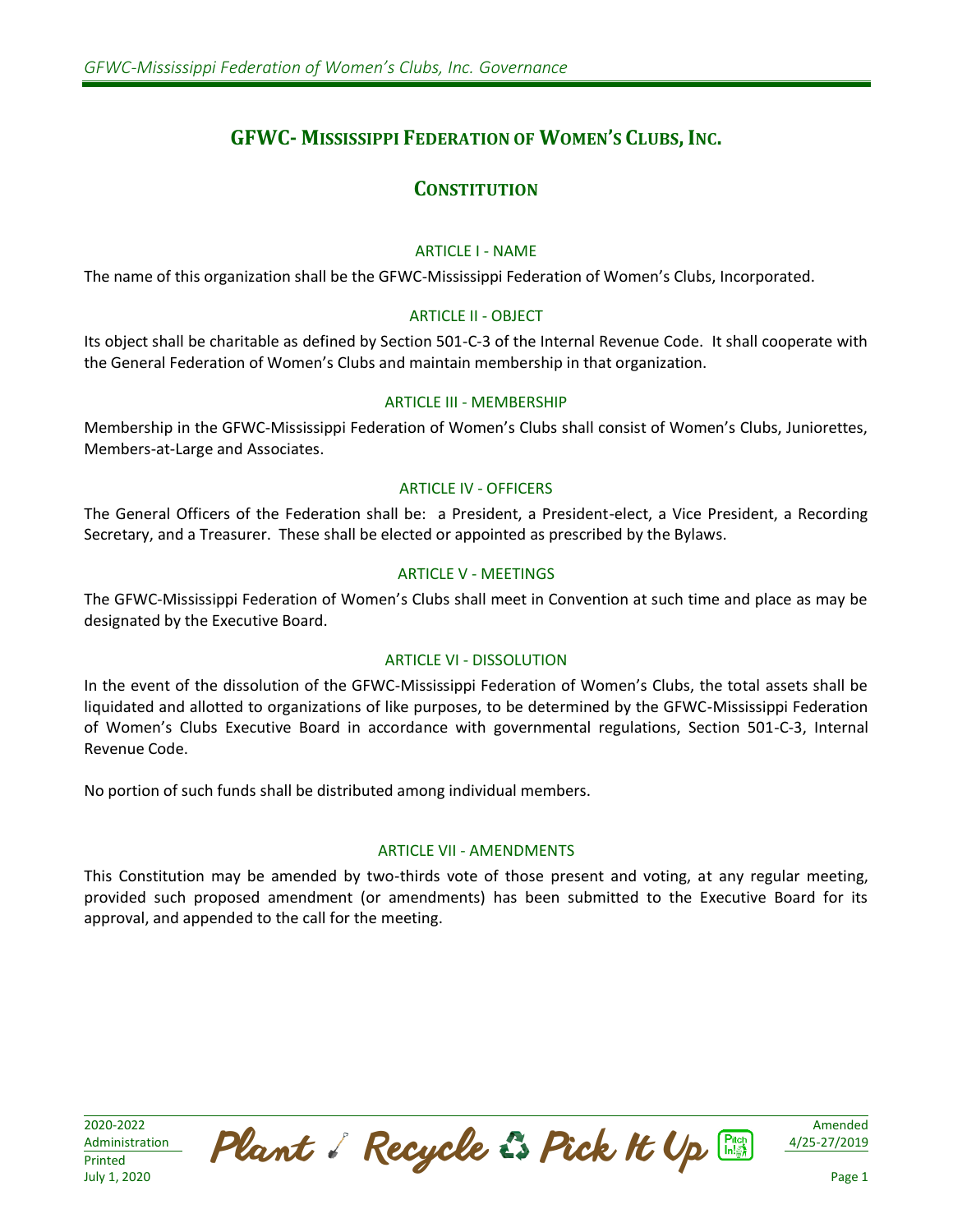# **GFWC-MISSISSIPPI FEDERATION OF WOMEN'S CLUBS,INC.**

# **BYLAWS**

#### ARTICLE I - MEMBERSHIP

#### Section 1. Classes of membership

#### A. General Clubs

Women's Clubs whose purpose is germane to the work of the GFWC and GFWC-Mississippi Federation of Women's Clubs may be eligible for membership.

#### B. Juniorette Clubs

Clubs holding membership in GFWC-Mississippi Federation of Women's Clubs may organize and sponsor Juniorette Clubs of girls of secondary school age. The Juniorette Club shall have a sponsor from a federated club who shall attend meetings as an advisor, without a vote. Juniorettes shall pay dues and have equal representation as other clubs in the GFWC-Mississippi Federation of Women's Clubs. A State Juniorette Director shall be appointed by the President to have general supervision of, and to promote the work of, all Juniorette Clubs.

#### C. Members-at-Large

Members-at-Large shall be those women in counties where there is no organized GFWC-Mississippi Federation of Women's Clubs club, or in which membership in a GFWC-Mississippi Federation of Women's Clubs club is not available. Members-at-Large shall pay District dues in the District in which they reside. At Conventions and Executive Board Meetings, Members-at-Large may have a voice but not a vote, unless elected or appointed to a position with a vote.

#### D. Associate

Associate membership shall be held by statewide organizations which are parent organizations of local units within the state. Associate representatives may attend Conventions without a vote. Associate members may not hold office in the GFWC- Mississippi Federation of Women's Clubs.

#### Section 2. Application for Membership

A. General Clubs and Juniorette Clubs may submit to the GFWC-Mississippi Federation of Women's Clubs Membership chairman an application for GFWC- Mississippi Federation of Women's Clubs membership, together with a copy of the Constitution and Bylaws of the club and proper dues. Upon approval by the Membership Committee, the application shall be forwarded to the State President who shall issue a club Charter. No political, partisan or sectarian test shall be required, and no secret organization shall be eligible for membership.

2020-2022<br>Administration **Plant & Recycle & Pick It Up Channel Amended** July 1, 2020 Page 2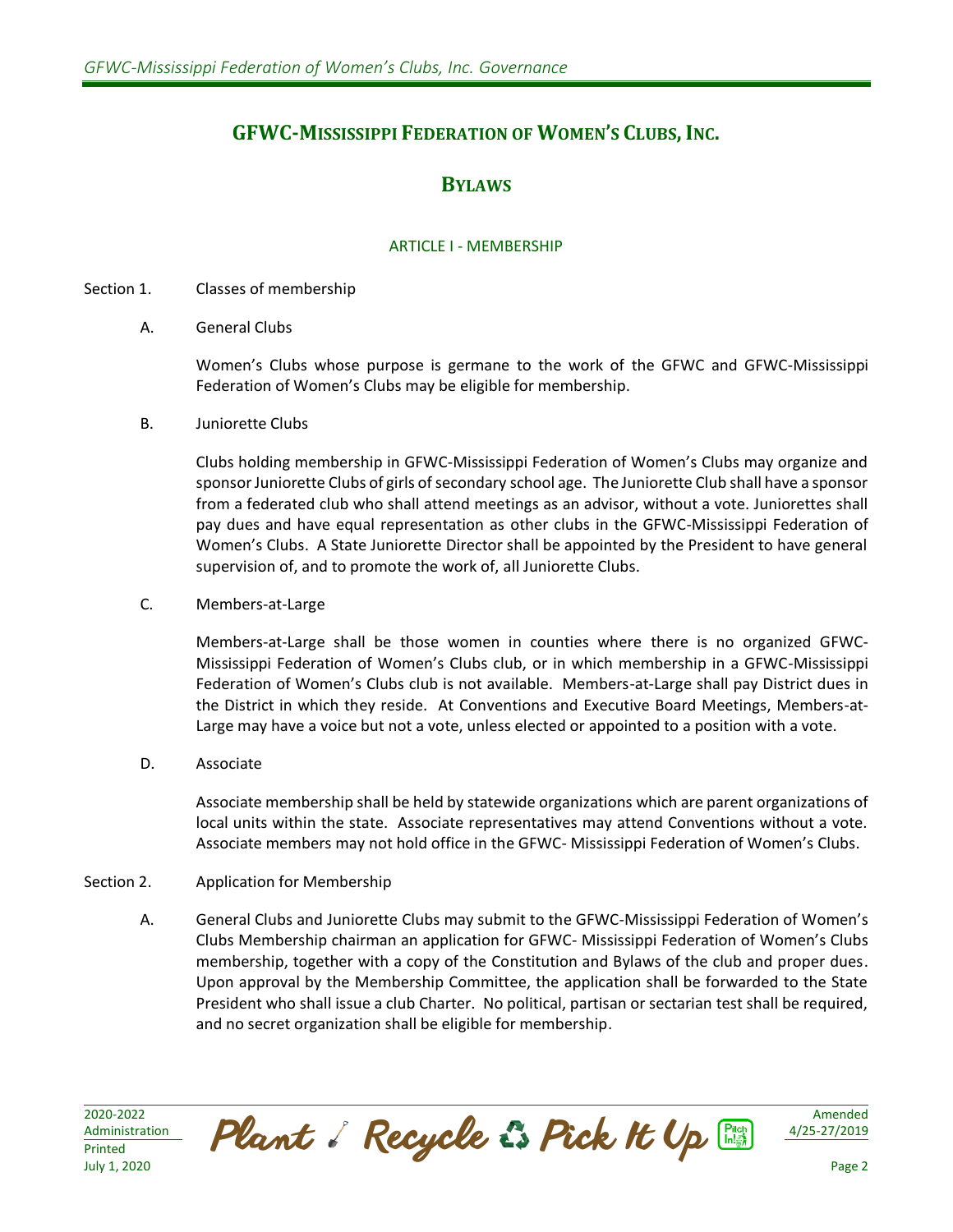- B. Application for Member-at-Large membership shall be sent to the Membership Chairman with proper dues. Upon approval of the Membership Committee, the Membership Chairman shall notify the State President of the new Member-at-Large, who shall respond with a letter of welcome.
- C. Application for Associate Organization shall be sent to the State President along with proper fees. The State President shall notify the Membership Chairman of approved applications.
- D. Should any application not be approved, dues or fees shall be refunded.
- Section 3. Termination of Membership
	- A. Resignation shall be submitted in writing to the GFWC-Mississippi Federation of Women's Clubs Membership Chairman, who shall notify the State President and Editor of each resignation.
	- B. Clubs and/or Members-at-Large whose dues are unpaid for one year shall be removed from membership.
	- C. Clubs and/or Members-at-Large whose activities and purposes are incompatible with those of the GFWC-Mississippi Federation of Women's Clubs shall be removed from membership by a twothirds vote of the Executive Board provided the Club or Member is informed of the proposed actions, and the cause thereof, and is afforded the privilege of being heard in their own defense to such action.

#### ARTICLE II - DUES

- Section 1. All members of clubs and Members-at-Large shall be required to pay, per member, annual dues at the rate established by the General Federation of Women's Clubs, plus the amount of State dues approved by the Executive Board of the GFWC-Mississippi Federation of Women's Clubs (provided that any change in State dues must be approved by a two-thirds vote of those present and voting at State Convention). Dues shall be prorated according to amounts set forth in Standing Rule #12.
- Section 2. Dues shall be due and payable on or before November 1st of each year. Dues for new members shall be sent to the GFWC-Mississippi Federation of Women's Clubs Treasurer throughout the year. The Treasurer shall send the name and address of each new member to the State President, Membership Chairman and Editor.
- Section 3. Clubs and Members-at-Large whose dues have not been paid before the Conventions shall not be entitled to representation at the Convention.
- Section 4. Associate Organizations shall pay ten dollars (\$10.00) per annum dues to be credited to the State Federation Fund.
- Section 5. The fiscal year shall be from June 1 through May 31.

2020-2022<br>Administration **Plant & Recycle & Pick It Up Channel Amended** 4/25-27/2019 July 1, 2020 Page 3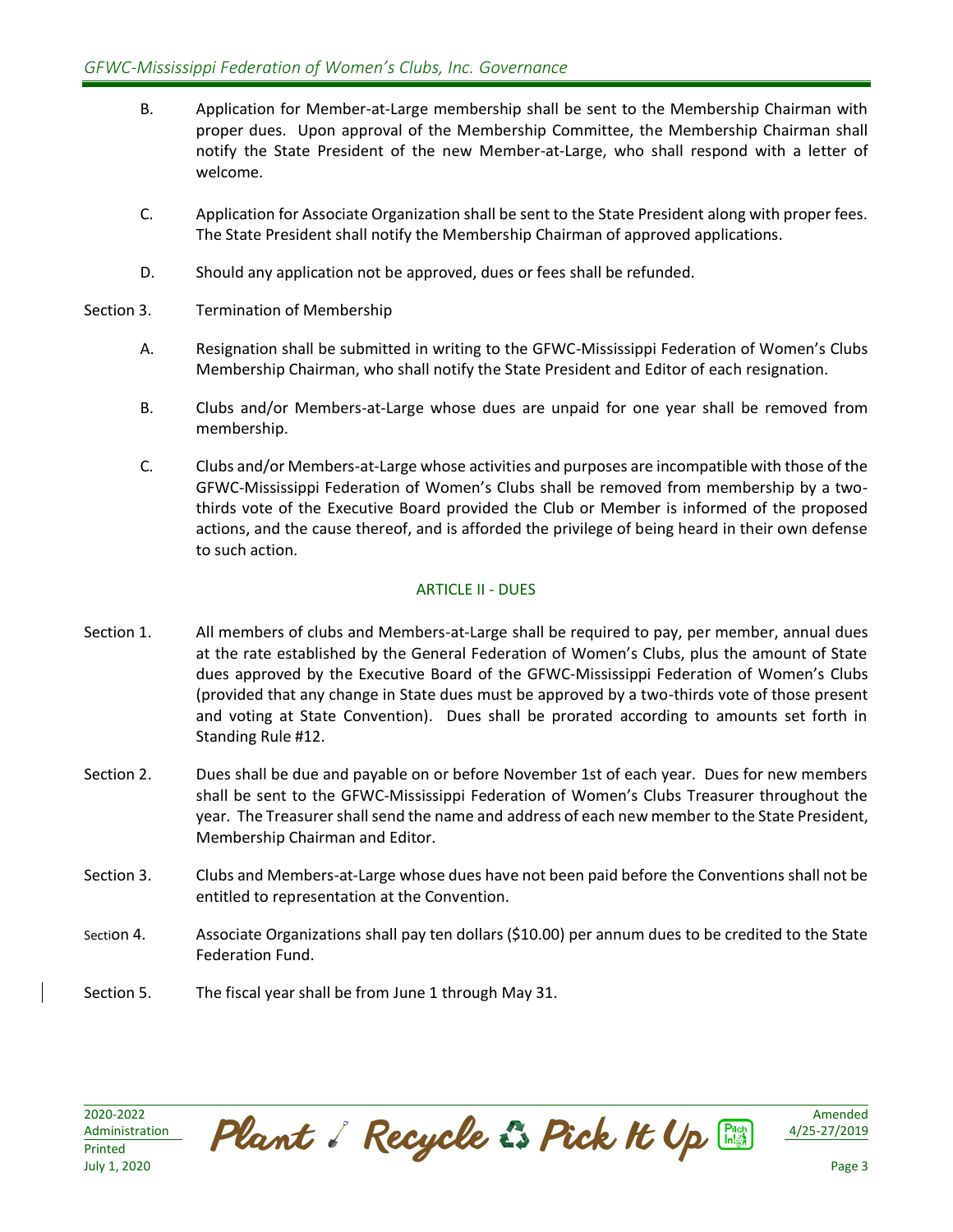#### ARTICLE III - OFFICERS

Section 1. Eligibility

- A. Only those members whose dues are paid shall be eligible to hold office.
- B. To be eligible for the office of President-elect, a candidate must have served on the Executive Board for four consecutive years, two years as an elected officer. To be eligible for the office of Vice President, a candidate must have served on the Executive Board two full administrative terms within the past ten years.
- C. For purposes of this Section, the term "elected officer" shall include President-elect, Vice President, Recording Secretary, Treasurer and District President.

#### Section 2. Term

- A. The term of office shall be two years or until such time as a successor assumes office. Any part of a term in excess of one year shall be considered a term in deciding eligibility for election.
- B. Officers shall serve from the adjournment of the Convention at which they are elected until the adjournment of the Convention at which their successors are elected. The President-elect shall assume the duties of the office of President at the adjournment of the next even-numbered calendar year Convention.
- C. No officer shall serve more than one term in the same office, with the exception of Treasurer, the officer to be limited to no more than four (4) consecutive terms.
- D. No officer shall hold more than one office at the same time.
- Section 3. Vacancies in Office.

A vacancy in office shall be filled as provided in this Section.

- A. President. The President-elect shall become President and shall serve the remainder of the term. A President serving less than one year shall be eligible to serve a full term.
- B. President-elect. The Executive Committee shall appoint the Vice President to the office of President-elect. If she declines the office, it shall then be filled by appointment of the Executive Committee, with the approval of the Executive Board. She shall serve the remainder of the term.
- C. The office of Vice President, Recording Secretary or Treasurer shall be filled by the Executive Committee for the remainder of the term, subject to the approval of the Executive Board.
- D. If the President is temporarily incapacitated or unable to perform her duties for a period of thirty consecutive days, the President-elect shall perform the duties of the President until the President again assumes her duties or the office is declared vacant.
- E. If any officer is incapacitated or fails to perform her duties, the Executive Board may declare the office vacant.

2020-2022<br>Administration **Plant & Recycle & Pick It Up Channel Amended** 4/25-27/2019 July 1, 2020 Page 4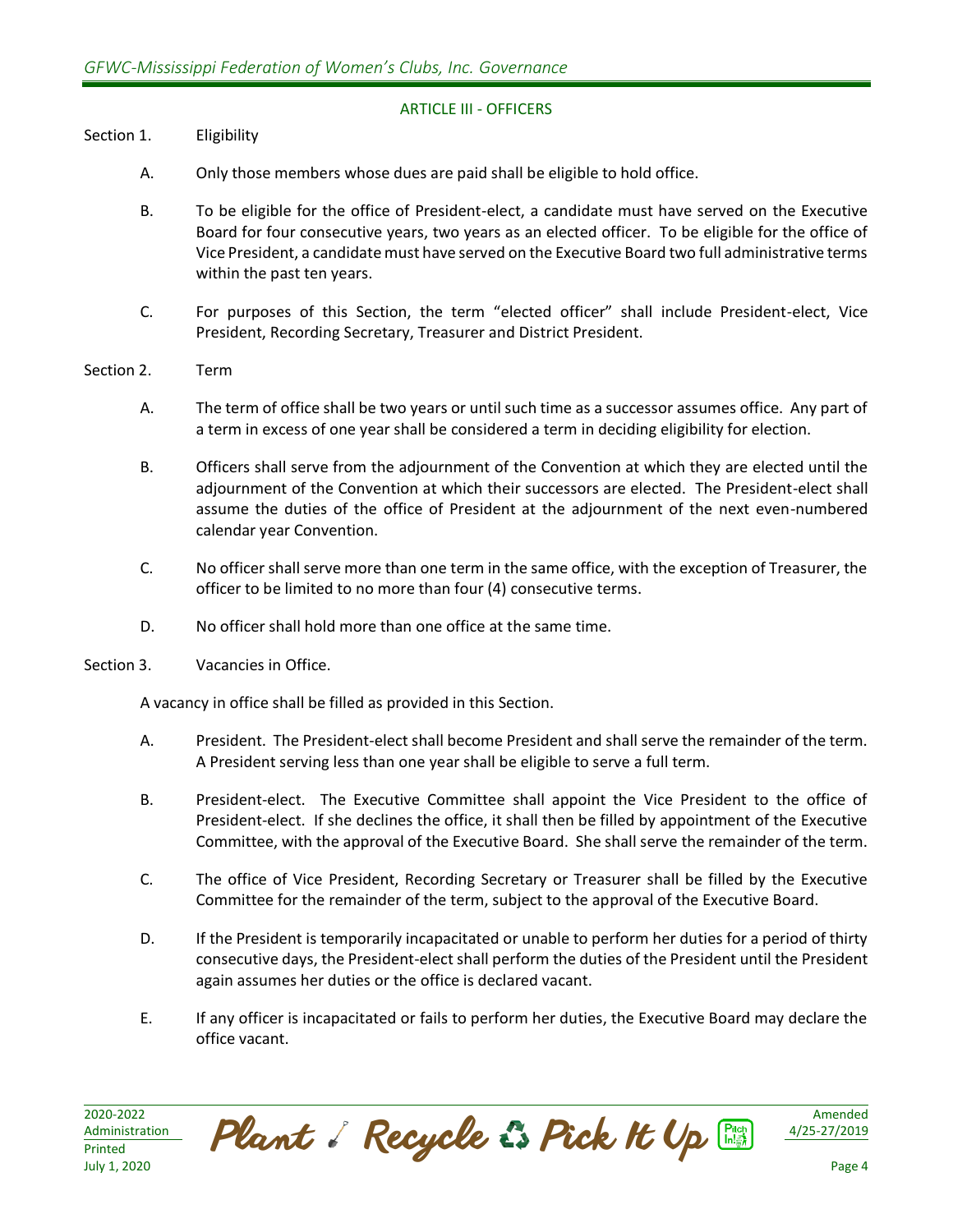- F. In the event of three or more vacancies at the time, the highest ranking officer shall be empowered to convene a special meeting of the Executive Board for the purpose of holding a special election.
- Section 4. Duties
	- A. President
		- 1. The President shall be Chief Executive Officer and official representative of the GFWC-Mississippi Federation of Women's Clubs. She may designate as her alternate a member of the GFWC-Mississippi Federation of Women's Clubs Executive Board to represent her at other than GFWC-Mississippi Federation of Women's Clubs activities.
		- 2. The duties of the President shall be:
			- a. To represent the GFWC-Mississippi Federation of Women's Clubs at all meetings of the GFWC.
			- b. To appoint all Community Service Program Chairmen.
			- c. To appoint all Standing and Special Chairmen and Committees.
			- d. To approve all programs of work and supervise activities of Standing and Special Committees.
			- e. To appoint the Editor and Assistant Editor, and Circulation Editor of the *Mississippi Clubwoman* and serve as an ex-officio member of the Editorial Staff.
			- f. To oversee the publication of the *Mississippi Clubwoman* and approve the final copy prior to publication of each issue.
			- g. To exercise authority over State Headquarters in cooperation with the Headquarters Committee and the Executive Board.
			- h. To serve as an ex-officio member of all committees except the Nominating Committee.
			- I. To issue, together with the Recording Secretary, the Call to the Convention at least six weeks prior to the date of the Convention.
			- j. To call all meetings of the GFWC-Mississippi Federation of Women's Clubs, the Executive Committee and the Executive Board, and to preside at all meetings of the GFWC-Mississippi Federation of Women's Clubs. Notice of such meetings shall be sent one month in advance.
			- k. To appoint a Juniorette Director, Parliamentarian, Historian, and Chaplain, their terms of office to be the same as that of the elected officers, or until their successors are appointed. No appointed officer shall be eligible to serve more than two consecutive terms, except the Editor.

2020-2022<br>Administration **Plant & Recycle & Pick It Up**  $\frac{\text{Area}}{\text{triangle}}$  4/25-27/2019 July 1, 2020 Page 5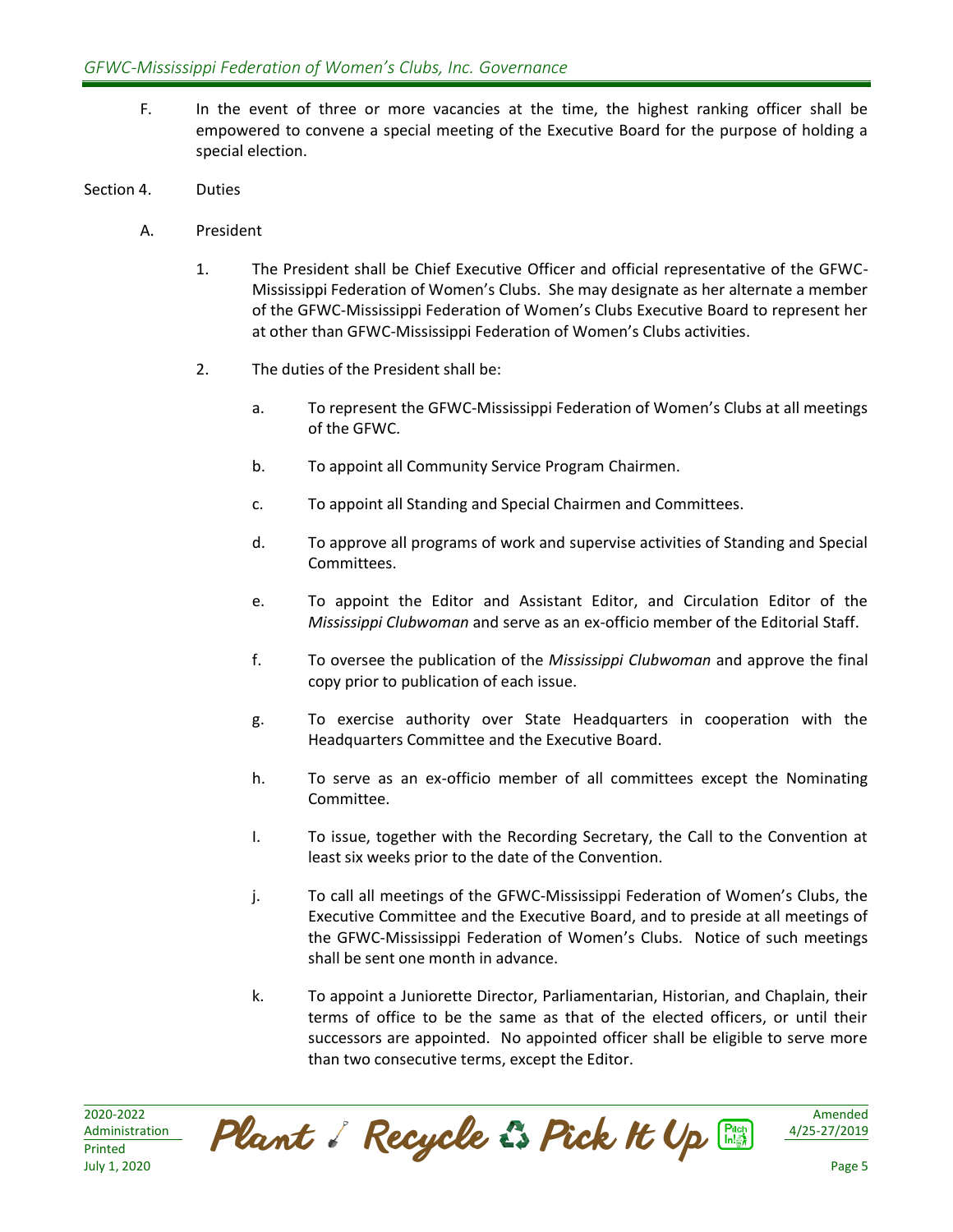- l. To sign for the GFWC-Mississippi Federation of Women's Clubs, together with the Recording Secretary, such leases and contracts for the duration of her term which have been approved by the Executive Board.
- m. To co-sign with the President-elect all contracts extending beyond the duration of her term of office.
- n. To ensure that all legally required documents are filed in a timely manner.
- o. To sign, with the Treasurer, checks for authorized expenditures within the budgetary limitations.
- B. President-elect
	- 1. The duties of the President-elect shall be:
		- a. The President-elect shall serve as an active aide to the President.
		- b. In the absence of the President, she shall preside and perform all the duties of that office.
		- c. If the President is temporarily incapacitated or unable to perform her duties for a period of thirty days, the President-elect shall perform the duties of the President until the President again assumes her duties or the office is declared vacant.
		- d. She shall serve as a member of the Finance Committee, and an ex-officio member of the Headquarters Committee, the Audit Committee and the Long-Range Planning Committee.
		- e. She shall co-sign, with the President, all authorized contracts which would extend into her term of office as President.
		- f. After the election in the even-numbered calendar years, she is authorized to plan and prepare the program of work for her administration as President. She may select the GFWC-Mississippi Federation of Women's Clubs club members to carry out her program.
		- g. She shall serve as an advisor to the District Presidents on implementation of Federation programs.
		- h. She shall serve on the Membership Committee.
- C. Vice President
	- 1. The duties of the Vice President shall be:
		- a. The Vice President shall perform the duties of the President in the absence of both the President and the President-elect.

2020-2022<br>Administration **Plant & Recycle & Pick It Up Channel Amended** July 1, 2020 Page 6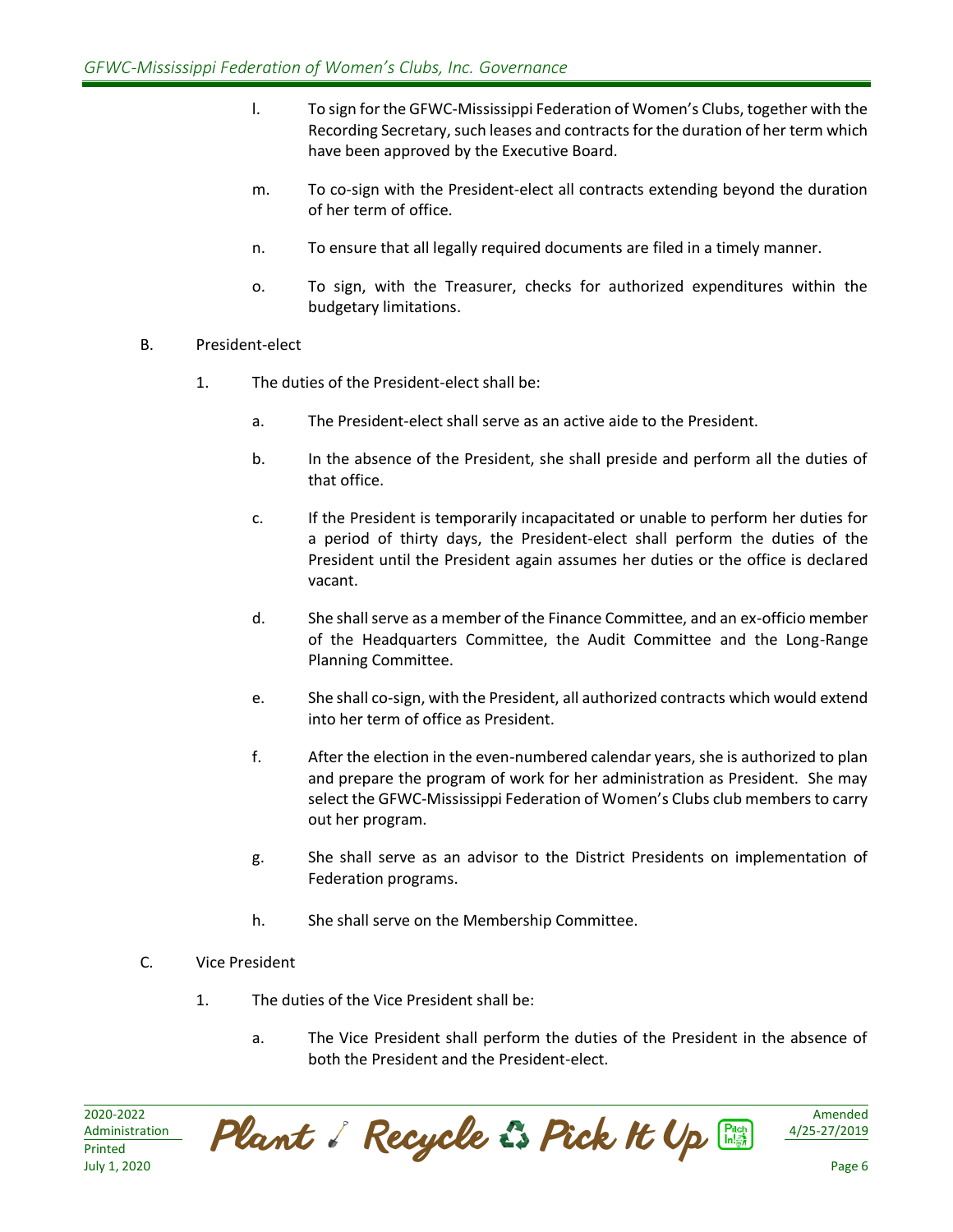- b. She shall serve as the Dean of Community Service Program and Committee Chairmen.
- c. She shall receive copies of State reports, coordinate State Judging Day, prepare State Awards cards and compile a printed list of awards for Convention.
- d. She shall serve as an ex-officio member of the Headquarters Committee.
- D. Recording Secretary
	- 1. The duties of the Recording Secretary shall be:
		- a. To compile a permanent record of the administration (including the minutes of the Finance Committee, Executive Committee, Executive Board, and State Convention – such minutes to be typed and placed in chronological order). This record shall be kept at State Headquarters and a copy shall be presented to the State President after the conclusion of the administration.
		- b. To keep a record of the actions of the Executive Committee, those recommendations requiring action to be reported to the Executive Board at its first meeting thereafter. She shall send copies of these actions to all members of the Executive Committee within two weeks.
		- c. To sign, together with the President, or with the President-elect, such leases and contracts as have been approved by the Executive Board.
		- d. To issue, together with the President, the Call to Convention.

#### E. Treasurer

- 1. The duties of the Treasurer shall be:
	- a. To receive and have charge of all monies belonging to the GFWC-Mississippi Federation of Women's Clubs.
	- b. To receive all dues, crediting them according to the proration listed in Standing Rule #12.
	- c. To keep the membership rosters up-to-date, and provide copies to the President, the Editor, and the Membership Chairman. To notify the President, the Editor, and the Membership Chairman of the new members throughout the year.
	- d. To keep an accurate account of all receipts and expenditures and send to Finance and Executive committee members a statement, at least quarterly, showing the amounts credited to the various accounts, the disbursements, and the balance on hand. She shall also prepare and present a Treasurer's Report of this information at the request of the President or the Executive Board.
	- e. To notify District Presidents of the delinquency of clubs in their District of payment of annual dues.

2020-2022<br>Administration **Plant & Recycle & Pick It Up Channel Amended** 4/25-27/2019 July 1, 2020 Page 7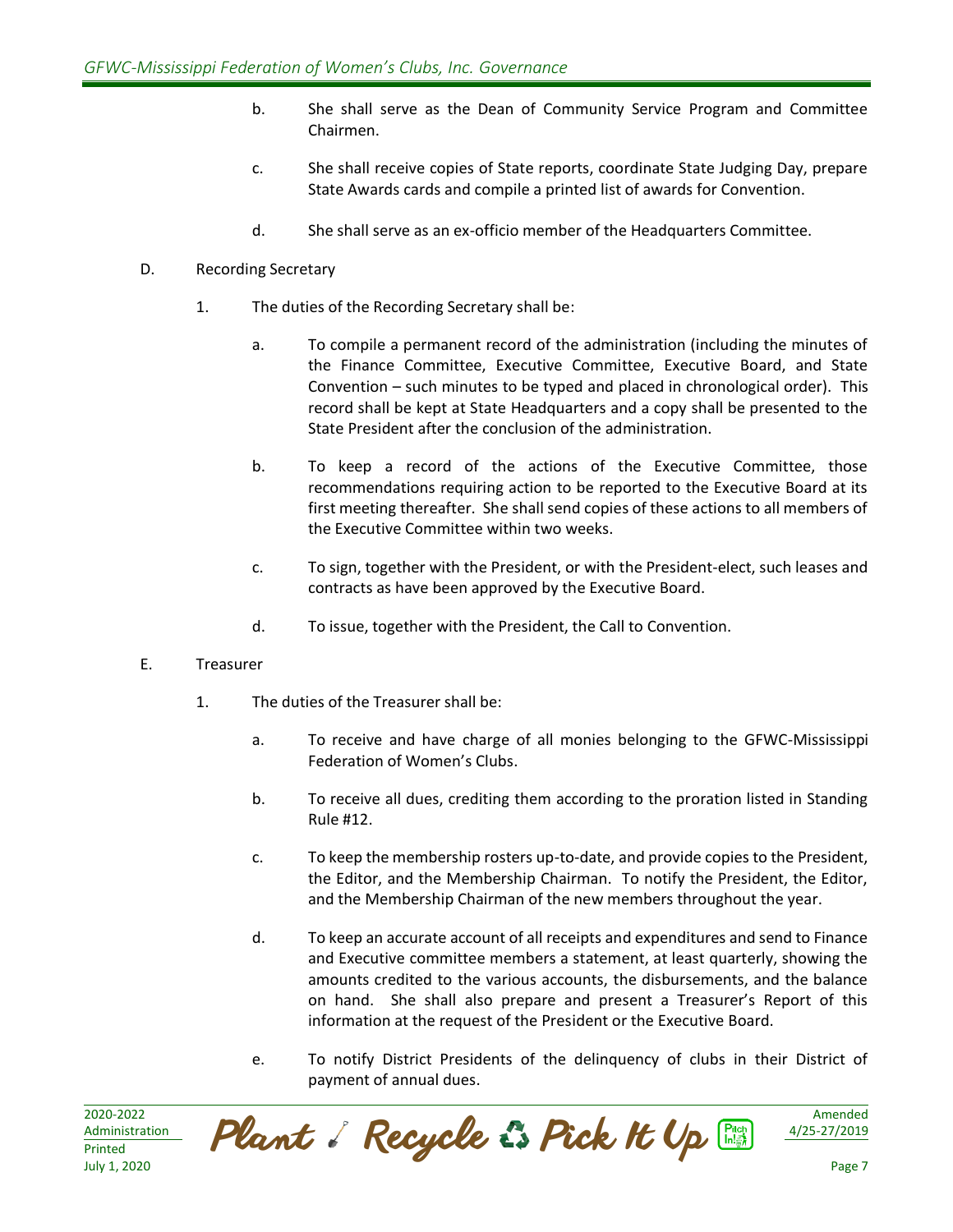- f. To complete and file all legal financial documents in a timely manner.
- g. To render an audit report at the Convention, this audit to be conducted prior to the Convention by a Committee composed of the GFWC-Mississippi Federation of Women's Clubs Treasurer, the Finance Committee Chairman, a District President and a Past President. The President and the President-elect shall be exofficio members.
- h. To sign, with the President, checks for authorized expenditures within budgetary limitations.
- F. The President shall appoint persons to the following positions:
	- 1. Juniorette Director

The Juniorette Director shall lead the Juniorette Clubs as specified in Article 1, Section 1.B and shall serve on the Membership Committee.

- 2. Parliamentarian
	- a. The duties of the Parliamentarian shall be:
		- i. To serve in an advisory capacity, advising on doubtful questions when called upon.
		- ii. To advise officers and committees with regard to making reports.
		- iii. To assist in the proper arrangement of printed programs and minutes.
		- iv. To instruct in parliamentary procedure according to *Robert's Rules of Order Newly Revised*, as requested.
		- v. To submit articles on parliamentary usage and on Constitution, Bylaw or Standing Rule changes for publication in the *Mississippi Clubwoman*.
- 3. Historian
	- a. The duties of the Historian shall be:
		- i. To compile a brief history of the life and growth of the GFWC-Mississippi Federation of Women's Clubs during the term of her office.
		- ii. To have club histories and a copy of the Programs of the Convention bound annually and placed at State Headquarters.
- 4. Editor

The Editor shall edit the official publication as specified in Article XI.

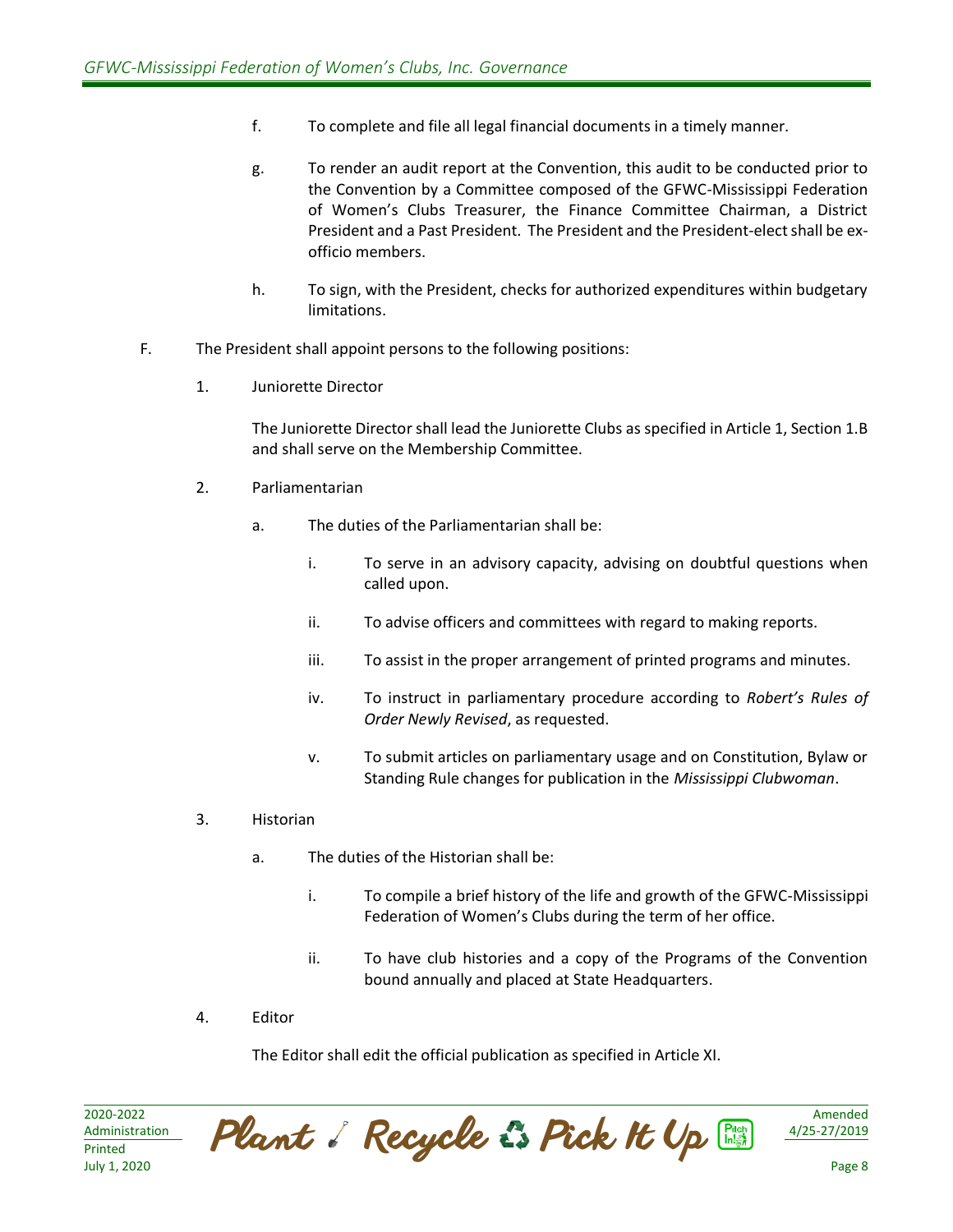- 5. Chaplain
	- a. The duties of the Chaplain shall be:
		- i. To give inspirational presentations and promote the good will of the members as requested by the President.
		- ii. To compile a list of deceased members since the last Memorial Service and conduct a Memorial Service at the time and place designated by the President.
- Section 5. Reimbursement
	- A. No officer shall receive a salary, but an expense allowance may be included in the annual budget and approved by the Executive Board.
	- B. Travel expenses of the President incurred while attending the District Conventions shall be paid by the GFWC-Mississippi Federation of Women's Clubs as part of the President's expense budget.
	- C. Lodging and meals for the State President and State President-elect in attending District Conventions shall be provided by the host District.
	- D. In the even-numbered year (end of administration) of the General Federation, the Immediate Past President of GFWC-Mississippi Federation of Women's Clubs may attend GFWC Convention to report the work of her administration and may receive such awards, citations, and other recognition earned during that administration. She shall be permitted to receive the GFWC allotment of one-half the cost of travel to the convention.
	- E. The expenses of all elected officers for lodging (based on double occupancy, except the President) and planned meal functions incurred in attending the State Convention shall be paid from the Annual Meeting Treasury after all other expenses of the State Convention have been paid. This does not include travel. If the receipts for State Convention are insufficient to pay all authorized lodging and meal expenses, any money that remains in the Annual Convention Treasury after all other State Convention expenses have been paid shall be used to reimburse the Elected Officers for these expenses on a pro rata basis until depleted. Officers may then submit any of these unreimbursed lodging and meal expenses to the Finance Committee for consideration as an unbudgeted expense.
	- F. All expenses must be documented with vouchers and receipts.

#### ARTICLE IV - DISTRICTS

Section 1. The State shall be divided into Districts, each District having the management of its own affairs, subject to the approval of the State President and the State Executive Board. Advance notice of not less than sixty (60) days before the Convention of the GFWC-Mississippi Federation of Women's Clubs shall be given to the Districts, if changes in areas are contemplated by the State Executive Board.

2020-2022<br>Administration **Plant & Recycle & Pick It Up Channel Amended** 4/25-27/2019 July 1, 2020 Page 9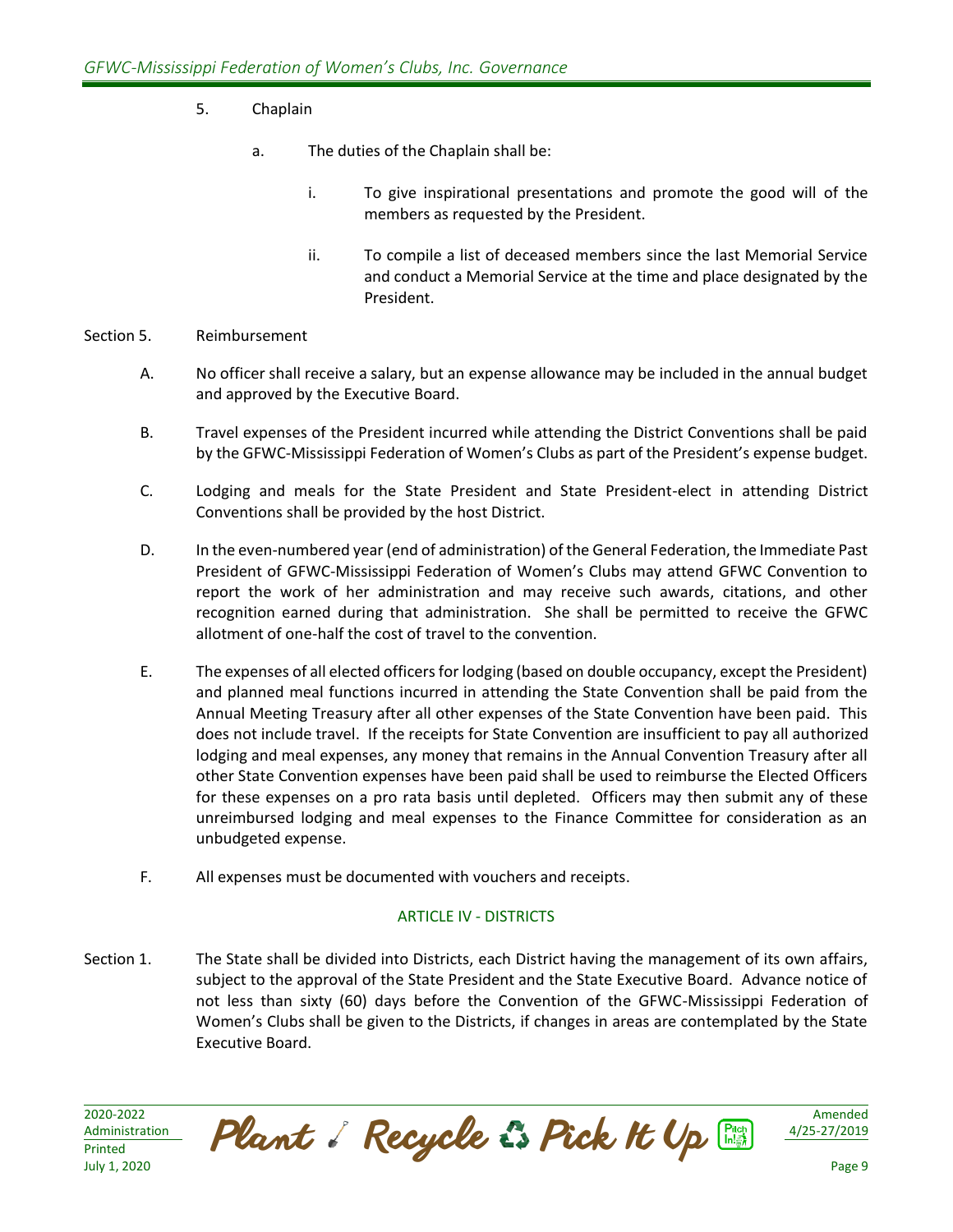- Section 2. Each District President shall submit a typewritten report, not to exceed 250 words, to the State Recording Secretary at the State Annual Meeting.
- Section 3. A District President shall not serve as a local club President during her term of office.
- Section 4. A District Chairman in a Community Service Program shall not enter a contest in that Community Service Program unless she can do so under a nom de plume.
- Section 5. A District Chairman shall not serve her club as a Chairman in that Community Service Program.
- Section 6. Lodging and meals for the State President and the State President-elect in attending District Conventions shall be provided by the host District.
- Section 7. Each District President shall, after consultation with the State President, set the dates for her District Convention.

#### ARTICLE V - NOMINATIONS AND ELECTIONS

- Section 1. A Nominating Committee shall be composed of one member from each District and the State President as a non-voting advisor. The Districts shall elect their representative to the Nominating Committee at their District Convention during the uneven years. The District representatives of the Nominating Committee shall elect a Chairman at the GFWC-Mississippi Federation of Women's Clubs Convention in the uneven years.
- Section 2. Clubs may send suggestions for candidates to the Nominating Committee. Juniorette clubs may not suggest candidates for GFWC-Mississippi Federation of Women's Clubs officers. The deadline for such suggestions shall be January 1 of the even-numbered years.
- Section 3. The Nominating Committee shall present names of candidates for each office to be filled, after having secured their consent to serve if elected. Members shall then be given the privilege of making nominations from the floor, after which the voting shall proceed by ballot. The majority of the votes cast shall constitute an election. Candidates for each elective office shall arrange for an introduction, limited to three minutes, at the Convention at which the elections are held.
- Section 4. The term of the Nominating Committee shall run simultaneously with that of the President, terminating at the Convention at which it makes its report.
- Section 5. The election of officers shall be in even-numbered years. At the first business session of the Convention in even-numbered years the President shall appoint as Tellers one representative from each District to conduct the election. The balloting, which shall be done at the time and place designated by the State President, shall be conducted as follows:
	- A. Each voting delegate as designated by the Credentials Committee shall be allowed to cast a ballot.
	- B. There shall be no campaigning or electioneering in the room when the election is held.
	- C. The election shall be held on one day only.
	- D. There shall be no proxy or absentee votes. No woman may vote in more than one capacity.

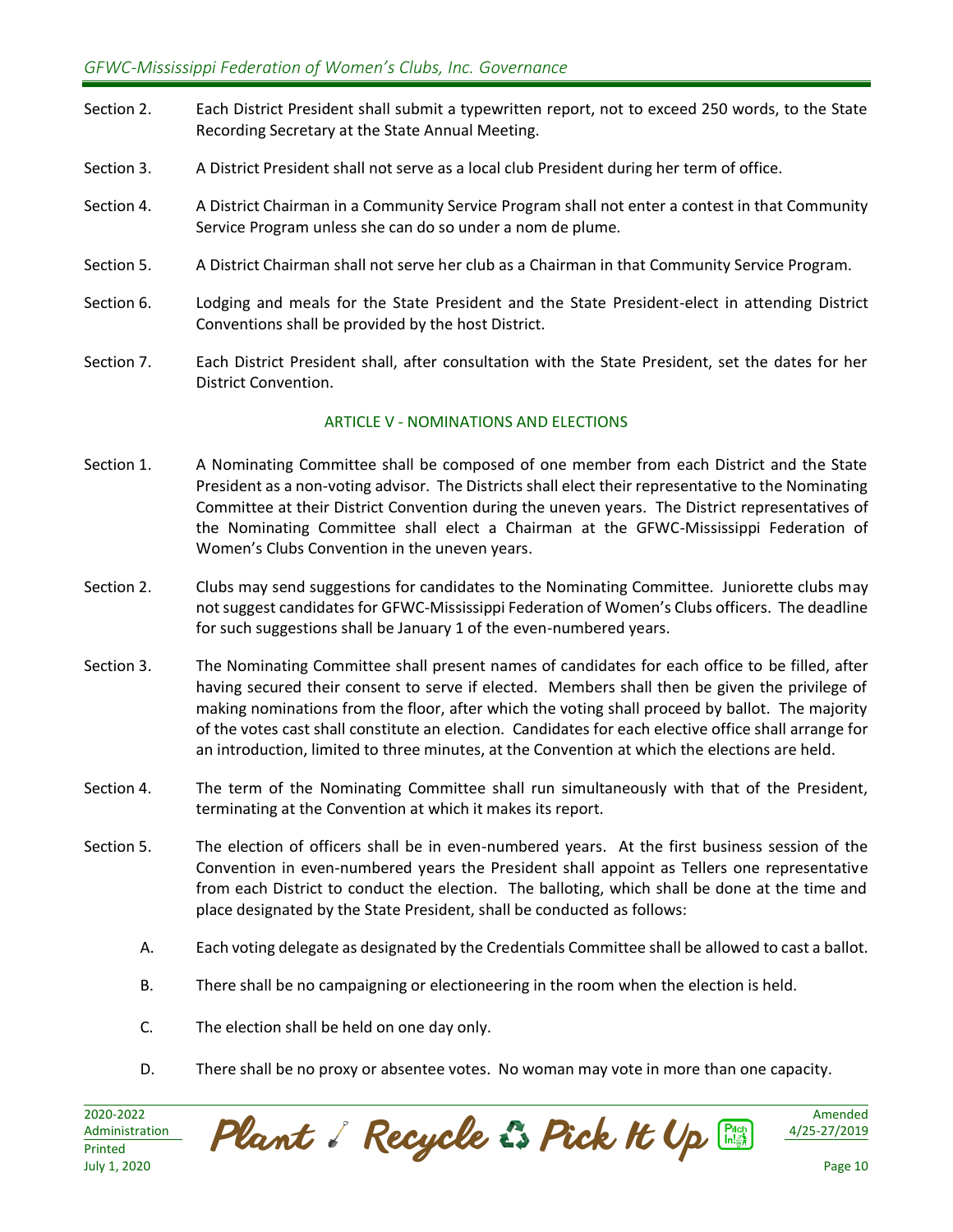E. Where there is but one candidate for an office a viva-voce vote may be taken.

#### ARTICLE VI - EXECUTIVE BOARD AND EXECUTIVE COMMITTEE

- Section 1. The Executive Board shall be composed of the General Officers, Chairmen of Standing and Special Committees, Community Service Program Chairmen, and District Presidents, together with the Immediate Past President of the GFWC-Mississippi Federation of Women's Clubs, the Juniorette Director, the Parliamentarian, the Historian the Editor, and the Chaplain. This Board shall have general supervision of the affairs of the GFWC-Mississippi Federation of Women's Clubs during the interim of the Conventions. The President and Recording Secretary shall be Chairman and Secretary, respectively, of the Board. It shall fix the time and place for the Conventions, and make adjustments in District areas when necessary. There shall be three meetings of the Executive Board held annually, one preceding the Convention, one in the summer (prior to a Summer Institute, if planned) and one in mid-winter, dates to be selected by the President. At the call of the President or five of its members special meetings may be held. The Executive Board may transact business by mail or by other means of communication when necessary. A report of any action taken in this manner shall be verified and made a part of the minutes of the next meeting of the Executive Board.
- Section 2. Those Past Presidents of the GFWC-Mississippi Federation of Women's Clubs and members of GFWC-Mississippi Federation of Women's Clubs Standing and Special Committees who are not members of the Executive Board shall be invited to attend Board Meetings. These GFWC-Mississippi Federation of Women's Clubs members shall be extended the courtesy of the floor but shall have no vote.
- Section 3. Fifteen (15) members shall constitute a quorum of the Executive Board, provided there are at least three (3) General Officers present and notice of the meeting has been given in advance to the Board members.
- Section 4. The Elected Officers constitute an Executive Committee. Regular meetings of this Committee shall be held prior to each Executive Board meeting at the call of the President or upon written request of any three (3) members of the Executive Committee. The Executive Committee may transact business in an emergency. Executive Committee action shall be reported to the Executive Board at its first meeting thereafter. The Executive Committee may transact business by mail or by other means of communication when necessary. This Committee shall perform such duties as may be delegated to it in the Bylaws and Standing Rules of this organization. Three (3) members shall constitute a quorum for the Executive Committee provided the President, the President-elect or Vice President is in attendance. The Juniorette Director, Parliamentarian, Historian, Editor, and Chaplain shall be invited to attend Executive Committee meetings. They shall be extended the courtesy of the floor but shall have no vote. The Executive Committee does not have any authority to amend the GFWC-Mississippi Federation of Women's Clubs Charter, Constitution, Bylaws or Standing Rules.

#### ARTICLE VII - CONVENTION

Section 1. The voting body of the Convention shall consist of the General Officers, Appointed Officers, Past Presidents of the GFWC-Mississippi Federation of Women's Clubs, State Chairmen of Standing

2020-2022<br>Administration **Plant & Recycle & Pick It Up**  $\frac{\text{Area}}{\text{triangle}}$  4/25-27/2019 4/25-27/2019 July 1, 2020 **Page 11**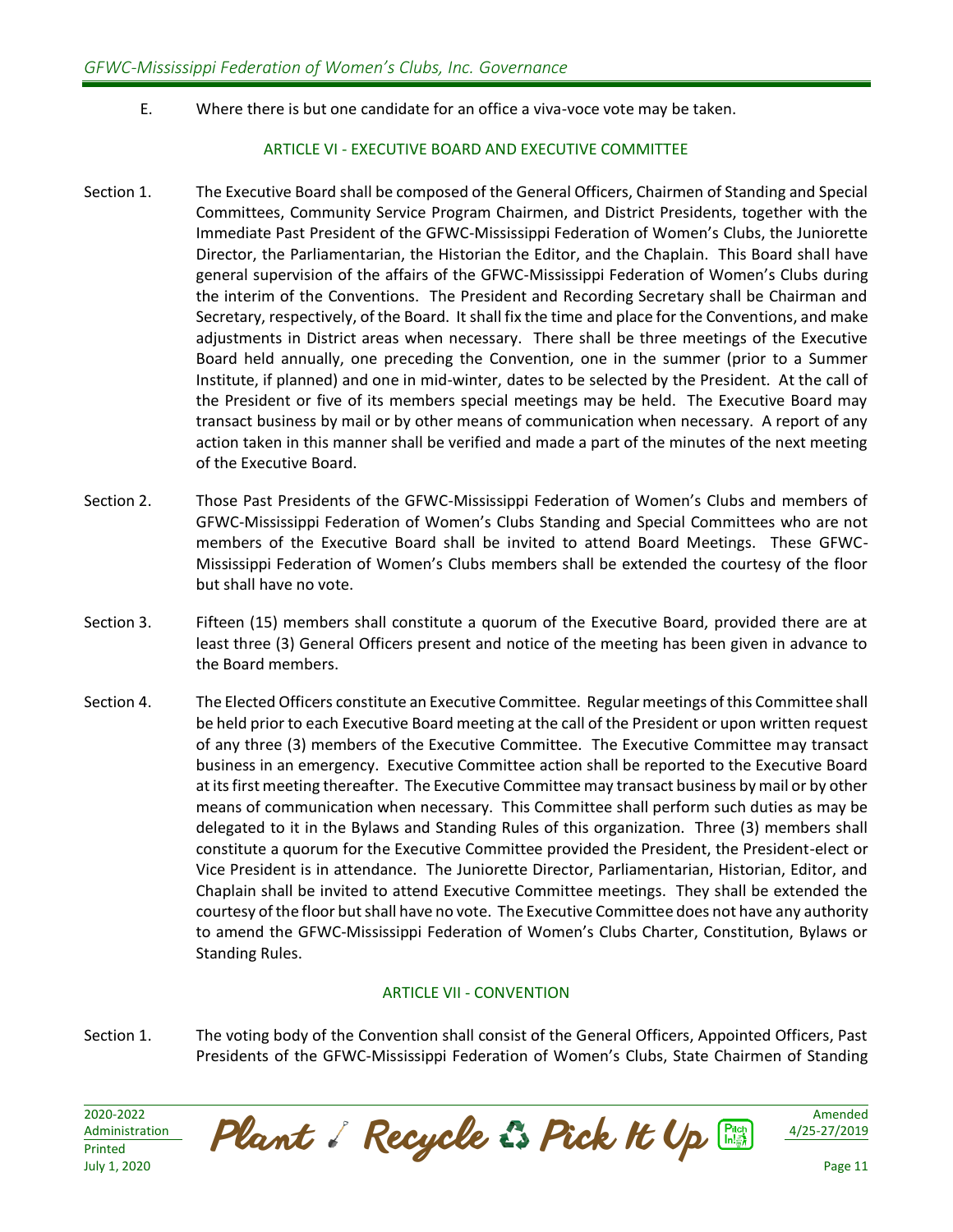and Special Committees, Community Service Programs, District Officers and Chairmen corresponding with those of the State, and regularly accredited club delegates.

- Section 2. Each GFWC-Mississippi Federation of Women's Clubs club of fifteen (15) members or less shall be entitled to representation by its President or her appointee and one elected delegate. For each additional membership of fifteen (15), or major fraction thereof, a club shall be allowed another delegate.
- Section 3. GFWC-Mississippi Federation of Women's Clubs members, other than accredited delegates in attendance at the Convention, may enter into discussions but may not introduce a motion or vote.
- Section 4. Each Associate membership shall be entitled to one accredited non-voting delegate.
- Section 5. Voting delegates shall be verified by the Credentials Committee so that the Committee and designated in some manner that will be visible to the Tellers.
- Section 6. Thirty (30) of the registered delegates at any convention of the GFWC-Mississippi Federation of Women's Clubs shall constitute a quorum for the transaction of business, providing all Districts are represented.

#### ARTICLE VIII - COMMUNITY SERVICE PROGRAMS

- Section 1. Community Service Programs shall be arranged as nearly as practical to conform with those of the GFWC.
- Section 2. Community Service Program Chairmen shall be appointed by the President for the term of two years or until their successor is appointed. No member shall serve in the same chairmanship for more than two consecutive terms.
- Section 3. Community Service Program, Standing and Special Committee Chairmanships shall be selected from General Members from all Districts with the intention to equalize representation as far as practical.
- Section 4. A vacancy in any chairmanship of a Community Service Program, Standing or any Special Committee shall be filled by the President. The membership is to be notified of these changes in the next issue of the *Mississippi Clubwoman*.
- Section 5. Each State Chairman shall submit a typewritten report, not to exceed 250 words, to the State Recording Secretary at the Convention.
- Section 6. A State Chairman of a Community Service Program shall not enter a contest in that Community Service Program unless she can do so under a nom de plume.
- Section 7. A State Chairman shall not serve her club as Chairman of that Community Service Program.

#### ARTICLE IX - STANDING COMMITTEES

Section 1. There shall be the following Standing Committees: Constitution and Bylaws, Finance, Hebron Memorial Scholarship, Long-Range Planning, M. Colie Covington Endowment Fund, Membership,

2020-2022<br>Administration **Plant & Recycle & Pick It Up Channel Amended** 4/25-27/2019 July 1, 2020 Page 12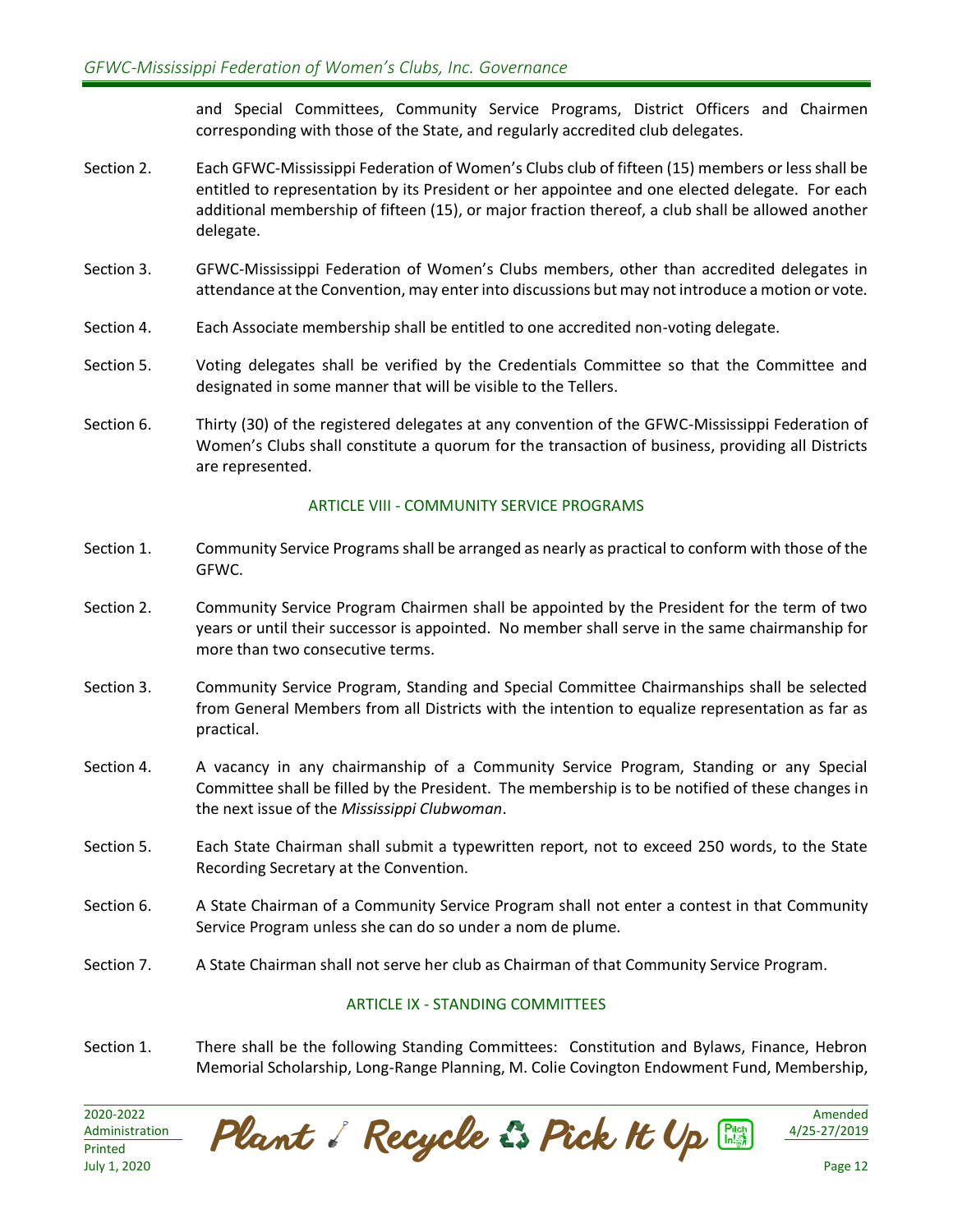Nominating Committee, Resolutions and Recommendations, State Headquarters, State Institutions, and Way and Means.

Section 2. Constitution and Bylaws Committee

This Committee shall be composed of three (3) members together with the Parliamentarian and the President as ex-officio members. It shall be the duty of this Committee to consider revisions or amendments to the Constitution, Bylaws and Standing Rules of the GFWC-Mississippi Federation of Women's Clubs. These shall be presented to the Executive Board after which the adopted procedure for amendments of revisions shall be followed.

- Section 3. Finance Committee
	- A. The Finance Committee shall be composed of all elected officers and at least two past Presidents of the GFWC-Mississippi Federation of Women's Clubs. The President shall appoint one member to serve as Chairman.
	- B. It shall be the duty of this Committee:
		- 1. To prepare a budget to be approved by the Executive Board and presented to the membership in the *Mississippi Clubwoman* for information.
		- 2. To notify State Officers and State Chairmen of funds budgeted for expenses while serving in their official capacity.
		- 3. To approve any expenses in excess of the budget, any unbudgeted expenses, and any emergency payments. Any expenditure of GFWC- Mississippi Federation of Women's Clubs funds in excess of five thousand (5000.00) dollars to be taken from funds unallocated must be approved by the GFWC-Mississippi Federation of Women's Clubs Executive Board.
		- 4. To periodically review member dues, and their proration, and recommend adjustments as needed.
		- 5. To oversee all investments of all GFWC-Mississippi Federation of Women's Clubs monies.
	- C. A copy of all Certificates of Deposit shall be placed in the Finance Committee Minutes. A copy shall A copy shall also be in the possession of the Treasurer, Finance Committee Chairman, and the President.
- Section 4. Hebron Memorial Scholarship Committee.

See Standing Rule #16.

- Section 5. Long-Range Planning Committee
	- A. This Committee shall be composed of a Chairman and five (5) members, including: a club President, a member of a District Executive Board, a State Executive Board member, and a Past

2020-2022 Printed

2020-2022<br>Administration **Plant & Recycle & Pick It Up Channel Amended** July 1, 2020 **Page 13** 

4/25-27/2019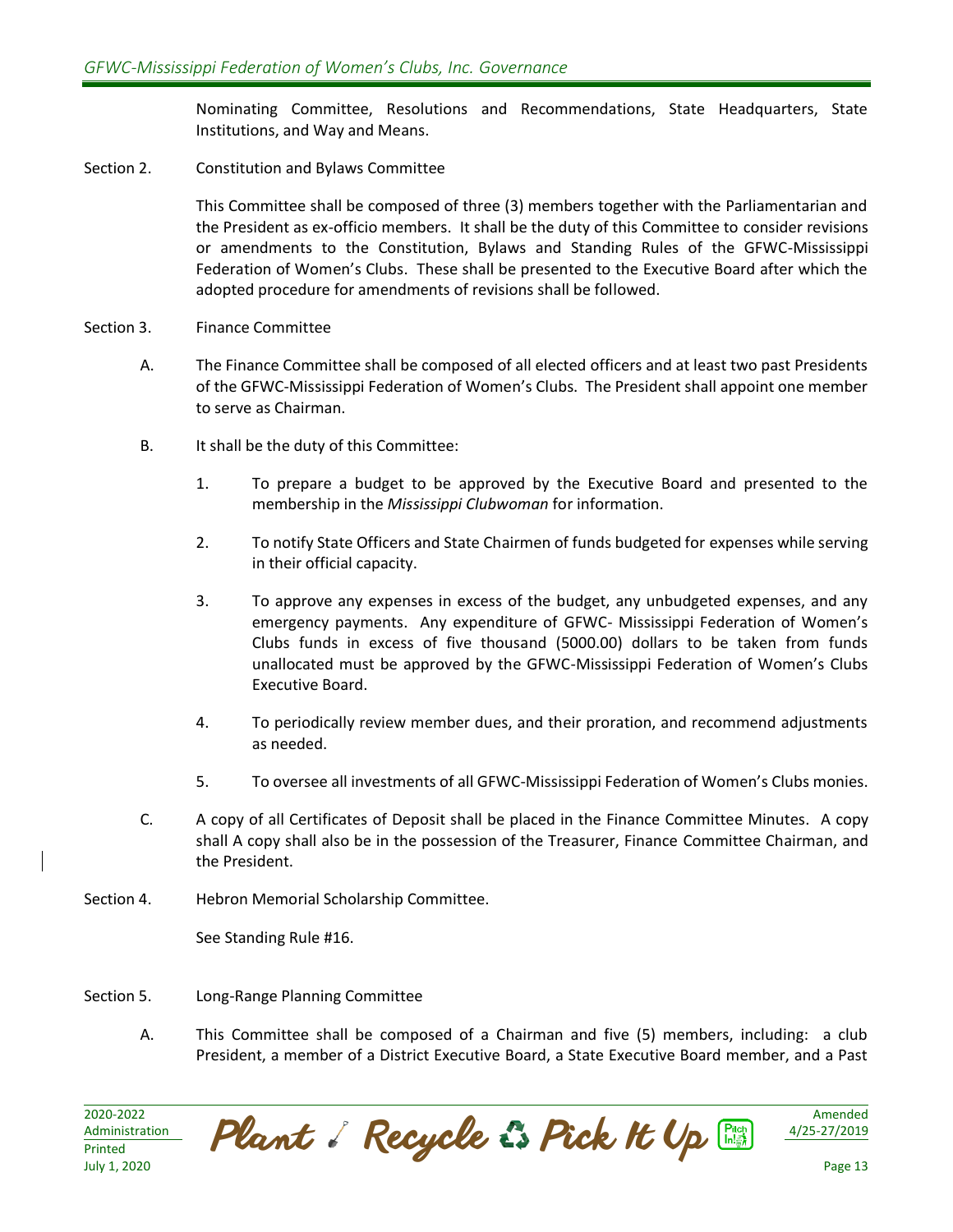GFWC-Mississippi Federation of Women's Clubs President. The President and President-elect shall be ex-officio members of this Committee.

- B. The duties of this Committee shall be:
	- 1. To study and evaluate organizational functions, future objectives, and projected resources as they relate to the GFWC-Mississippi Federation of Women's Clubs.
	- 2. To make recommendations to the Executive Board for improving operations and functions of the GFWC-Mississippi Federation of Women's Clubs.
	- 3. To study, evaluate and report to any question referred to this Committee.
- Section 6. M. Colie Covington Endowment Fund Committee.

See Standing Rule #15.

- Section 7. Membership Committee
	- A. The Membership Committee shall be composed of a Chairman, the GFWC- Mississippi Federation of Women's Clubs President-elect, one member from each GFWC-Mississippi Federation of Women's Clubs District, and the Juniorette Director.
	- B. The duties of this Committee shall be:
		- 1. To promote membership.
		- 2. To develop programs to recruit and retain members.
		- 3. To offer assistance in particular areas of membership.
		- 4. To consider and act upon applications for membership as stated in Article 1.
	- C. This Committee shall meet in conjunction with the meetings of the Executive Board, and at any other time when called by its Chairman.
- Section 8. Nominating Committee: See Article V, Sections 1 and 2 of these Bylaws.
- Section 9. Resolutions and Recommendations Committee
	- A. The Resolutions and Recommendations Committee shall be composed of three (3) members plus the President as an ex-officio member.
	- B. Resolutions and/or recommendations must be presented to this Committee at least sixty (60) days prior to the Convention. This Committee shall consider all resolutions and recommendations submitted and shall append all those accepted for consideration to the Call to the Convention.
	- C. Resolutions and/or recommendations submitted by Districts as voted by the delegates assembled must be submitted in triplicate to the Chairman of the Committee no less than fifteen (15) days prior to the opening of the following State Convention. Such resolutions and/or

2020-2022 Printed

2020-2022<br>Administration **Plant & Recycle & Pick It Up Channel Amended** July 1, 2020 **Page 14** 

4/25-27/2019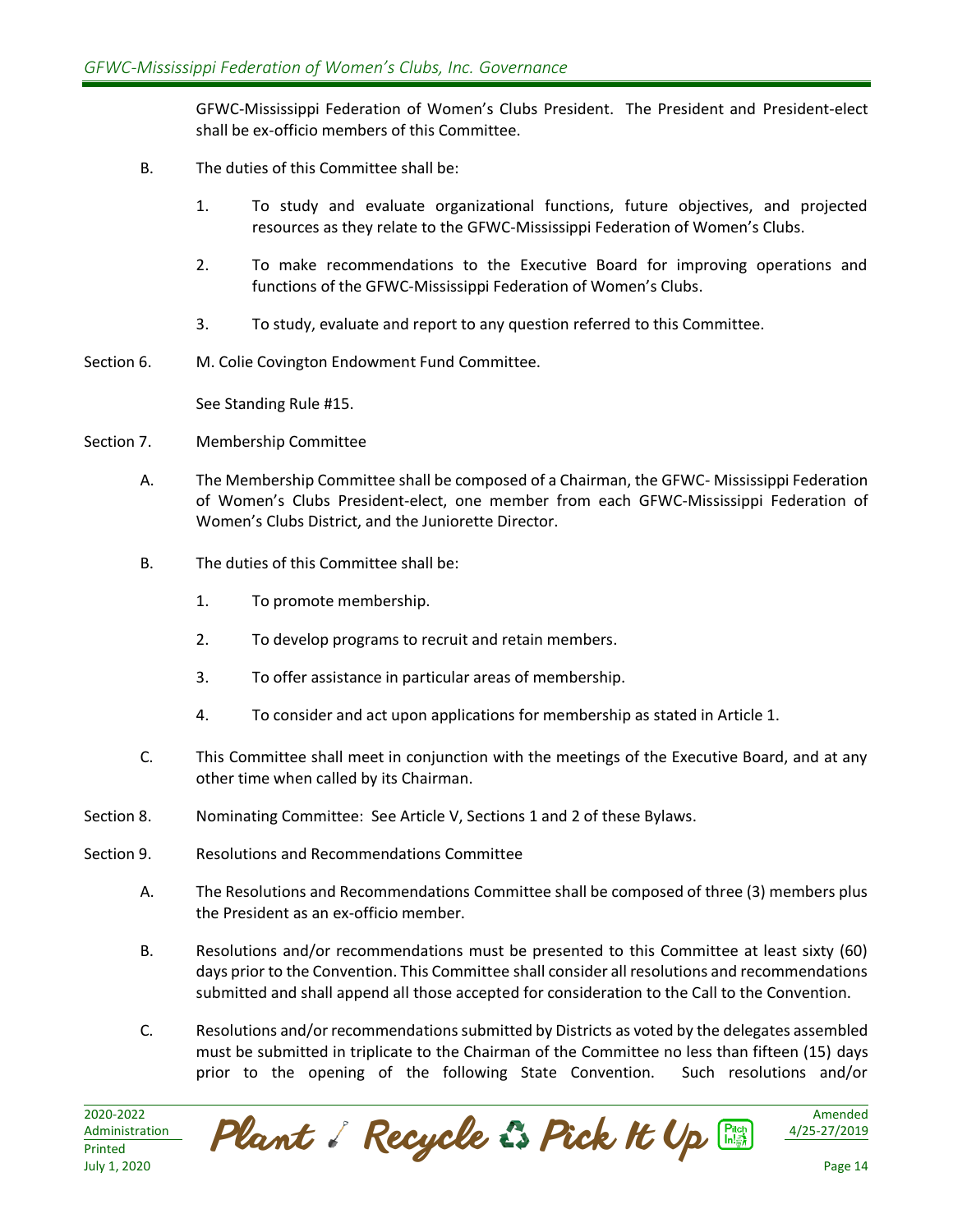recommendations shall be read twice to the delegates assembled at the Convention before a vote is called.

- D. This Committee shall also consider all emergency resolutions presented at Convention. An emergency resolution is one arising from a sudden condition calling for immediate action, which because of its urgency must be brought and because of its nature could not have been submitted at the designated time. Emergency resolutions shall be read twice. Each shall be considered separately.
- Section 10. State Headquarters Committee
	- A. This Committee shall be composed of eleven (11) members. The President, the President-elect and the Vice President shall be ex-officio members of this Committee. The remaining members shall be as follows: one from the State at large, one from the Jackson area, and at least one from each of the Districts.
	- B. These committee members shall be appointed by the President for a term of three (3) years, to be staggered as equally as is practicable.
	- C. A Minutes Book of the State Headquarters Committee shall be kept at the State Headquarters. All proceedings of the State Headquarters Committee of each administration shall be kept in this book.
	- D. Duties
		- 1. To have custody of the State Headquarters building.
		- 2. To have the rules governing the Headquarters published in the *Mississippi Clubwoman*. The establishment and/or revision of the rules shall be the responsibility of the Headquarters Committee. In accordance with State law, the State Headquarters building shall be used exclusively for the furtherance of the work of the GFWC-Mississippi Federations of Women's Clubs. Therefore, it is the policy of this organization that the State Headquarters building may be used for functions of the GFWC-Mississippi Federation of Women's Clubs at any time and may be used by federated clubs as provided in the Headquarters Rules. It shall not be rented or used by members of the general public. When requested, the Executive Committee may approve the use of the State Headquarters building by the State of Mississippi and by non-profit organizations with which the General Federation of Women's Clubs has a formal partnership agreement. Any use of the State Headquarters building must comply with the applicable statute.
		- 3. To have one member serve as Secretary, whose duty shall be to keep the minutes and to keep a file of correspondence of the committee. These minutes and files shall be kept as a permanent record at the State Headquarters.
		- 4. To have one member maintain a list of individuals receiving gate access and/or keys to the State Headquarters building for each administration and to collect keys and remote controls for the gate from the outgoing President and any other members at the end of each administration. She shall also document on the list that any outgoing occupants returned the keys/gate remotes and new occupants were issued a key/gate remote. The

2020-2022<br>Administration **Plant & Recycle & Pick It Up Channel Amended** July 1, 2020 **Page 15**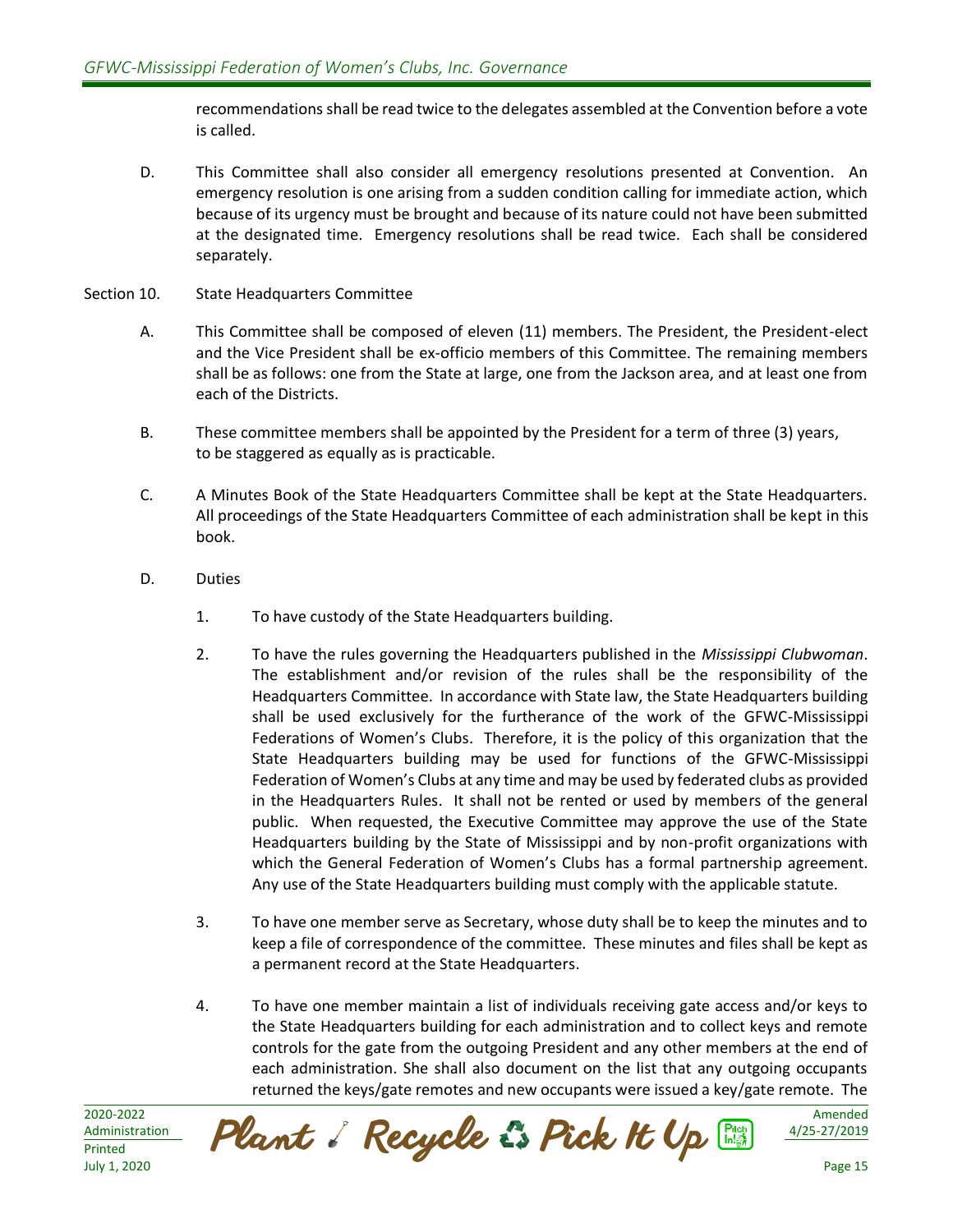GFWC-Mississippi Federation of Women's Clubs shall provide a key and a gate remote for the President; the State Headquarters Chairman; one member of the State Headquarters Committee, if designated by the State Headquarters Chairman; and, the State Headquarters occupant. Other members may be issued keys/gate remotes at their own expense, provided that prior approval is received from the Executive Committee.

- 5. The State Headquarters Chairman shall compile any data necessary for lease payments and submit it to the Executive Committee for approval. Upon approval by the Executive Committee, she shall submit this information to the State of Mississippi as required in the State Headquarters lease. She shall also provide a copy to the Treasurer, to be included in the regular financial records of the GFWC-Mississippi Federation of Women's Clubs.
- Section 11. State Institutions Committee
	- A. The State Institutions Committee shall be composed of members representing any State owned institution for the GFWC-Mississippi Federation of Women's Clubs. The State President shall designate a Chairman for this Committee.
	- B. The purpose of this Committee is to create a deeper interest and appreciation among members of the GFWC-Mississippi Federation of Women's Clubs toward these Institutions and bring their value to the citizens of Mississippi, and to bring about a better spirit of mutual helpfulness and cooperation in the welfare and progress of each Institution.
- Section 12. Ways and Means Committee
	- A. The Ways and Means Committee shall be composed of three (3) members. The President and President-elect shall be ex-officio members of this Committee.
	- B. All funds received by this Committee from the sale of designated items be given to the State Treasurer and credited to the Ways and Means Fund.
	- C. The Ways and Means Fund shall be used by each administration for projects determined by the Executive Committee and approved by the Executive Board.

#### ARTICLE X - CONVENTION COMMITTEES

- Section 1. A Credentials Committee and Tellers Committee shall be appointed for each State Convention. Other committees may be appointed if they seem necessary for Convention purposes.
- Section 2. The Credentials Committee shall be composed of the State Treasurer and three (3) other members, one of whom shall be a member of the city hostess club. This Committee shall have charge of the registration.
- Section 3. For Committee of Tellers see Bylaws, Article V, Section 5.

#### ARTICLE XI - OFFICIAL PUBLICATION

Section 1. The Official Publication shall be called the *Mississippi Clubwoman*. Its purpose shall be to promote the objectives of the GFWC and the GFWC-Mississippi Federation of Women's Clubs and to inform

2020-2022<br>Administration **Plant & Recycle & Pick It Up**  $\frac{\text{Area}}{\text{triangle}}$  4/25-27/2019 July 1, 2020 **Page 16**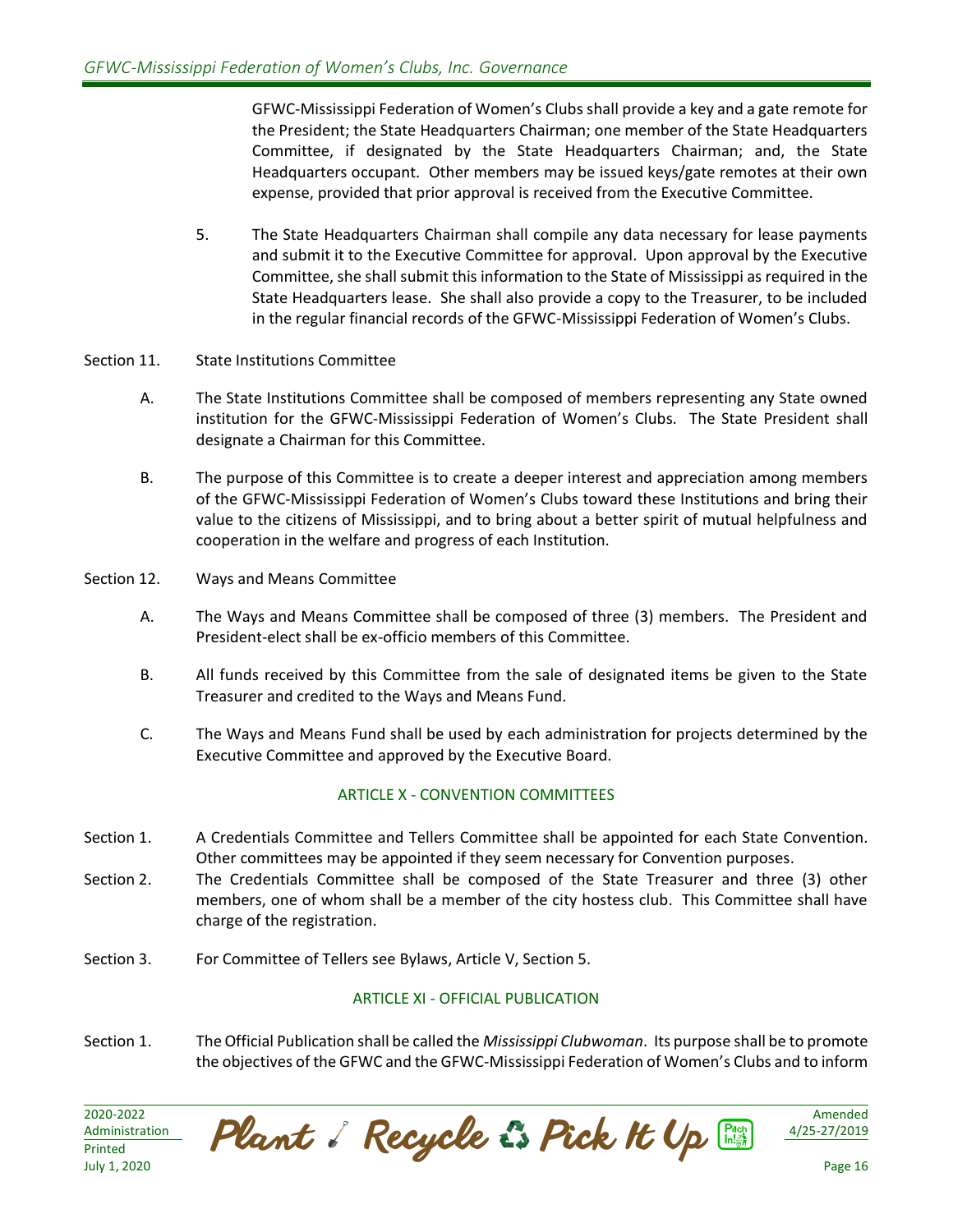the membership of the progress of the work of the GFWC-Mississippi Federation of Women's Clubs Officers, Chairmen, and District Presidents.

- Section 2. The *Mississippi Clubwoman* shall be published a minimum of twice annually, including the Fall Plans Issue and the Spring Call to Convention Issue. The President, in consultation with the Editor and the Finance Committee, may elect to publish one or more issue(s) electronically.
- Section 3. The first issue of each administration shall be called the Plans Issue. It shall promote the plans of the officers and chairmen for that administration. The annual budget of the GFWC-Mississippi Federation of Women's Clubs and the Directory shall be published in the Plans Issue.
- Section 4. The President's message shall be published in each issue.
- Section 5. The Editor shall work with the President on the selection of, and layout of, material for each issue of the *Mississippi Clubwoman* and shall submit the final copy to the President for approval prior to publication.
- Section 6. The Circulation Editor shall maintain an up-to-date mailing list for the *Mississippi Clubwoman*, making necessary additions, deletions, and corrections upon notification of such changes. She shall also be responsible for distributing the *Mississippi Clubwoman* to GFWC leaders, as directed by the State President.
- Section 7. The Assistant Editor shall serve as an assistant to the Editor and perform the duties of the Editor in the event of her failure to function.
- Section 8. Each State President shall have the publications of each of the two years of her administration bound and placed in the State Headquarters.

#### ARTICLE XII - PARLIAMENTARY AUTHORITY

*Robert's Rules of Order Newly Revised* shall be the parliamentary authority for the GFWC- Mississippi Federation of Women's Clubs.

#### ARTICLE XIII - AMENDMENTS

These bylaws may be amended at any State Convention by a two-thirds vote of those present and voting, provided the proposed amendment (or amendments) has been approved by the Executive Board and has been appended to the Call to Convention, or by a three-fourths vote of those present and voting, without prior notice and without prior approval by the Executive Board.

2020-2022 Printed July 1, 2020 **Page 17** 

2020-2022<br>Administration **Plant & Recycle & Pick It Up Channel Amended**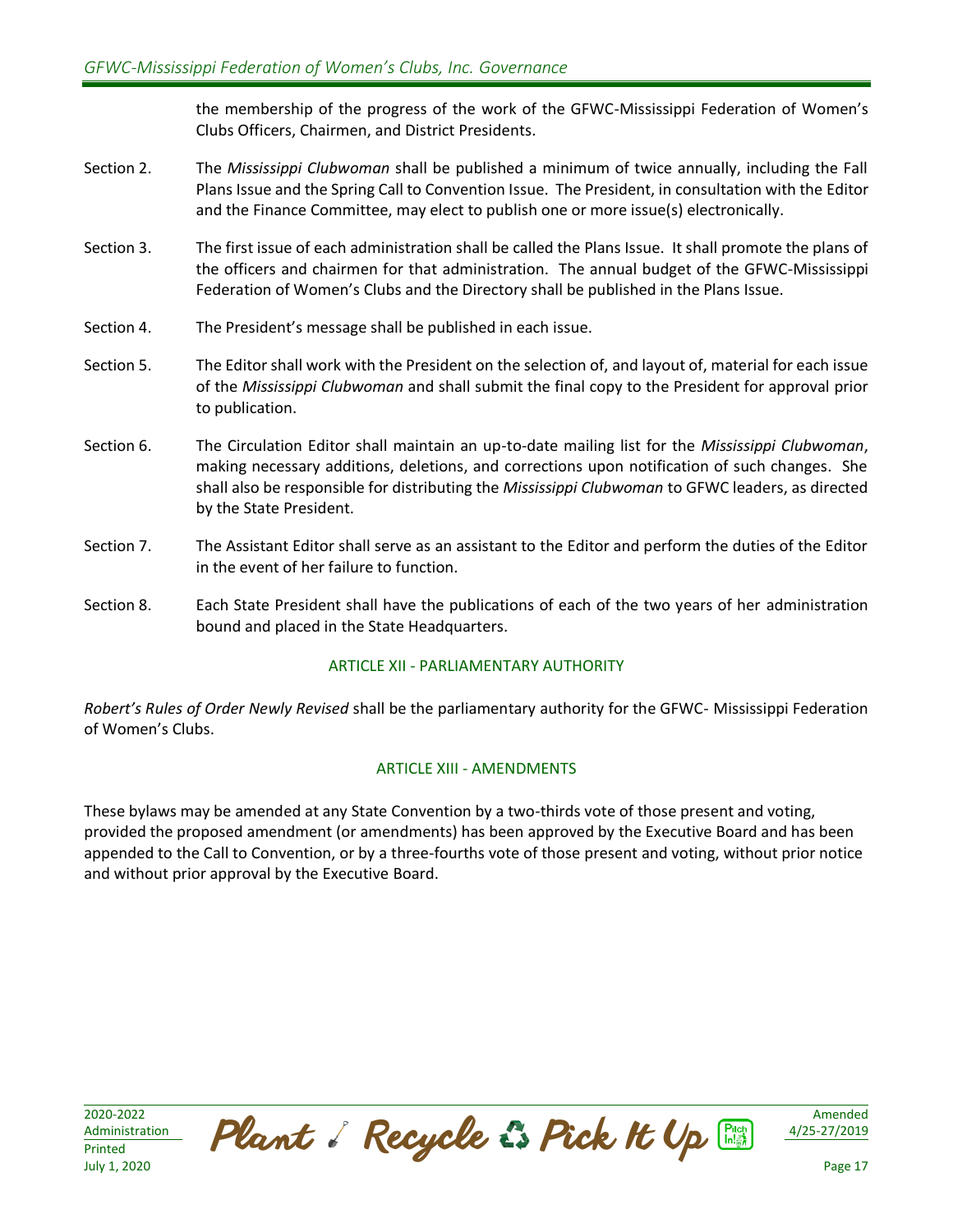# **GFWC-MISSISSIPPI FEDERATION OF WOMEN'S CLUBS,INC.**

# **STANDING RULES**

- 1. No use shall be made of club membership in, or the name or emblem of the GFWC- Mississippi Federation of Women's Clubs, for any purpose other than those directly connected with maintaining and promoting the Federation objectives. The directories, name or emblem are not to be used for the promotion of any political candidate.
- 2. No candidate for political office shall occupy time on Convention programs, nor shall the GFWC-Mississippi Federation of Women's Clubs endorse any political candidate.
- 3. No appeals for funds may be made from the floor of the Convention for any purpose other than those directly connected with maintaining and promoting the Federation objectives.
- 4. Officers, Community Service Program, Committee, and Special Appointments Chairmen shall not offer material or monetary awards for State sponsored contests, except Youth Art and GFWC approved programs and projects, without the consent of the GFWC-Mississippi Federation of Women's Clubs Executive Committee or the Executive Board.
- 5. Officers, Community Service Program, Committee, and Special Appointments Chairmen shall not call upon individuals or individual clubs for contributions unless they are approved by the GFWC, the GFWC-Mississippi Federation of Women's Clubs, the GFWC-Mississippi Federation of Women's Clubs Executive Committee or the GFWC-Mississippi Federation of Women's Clubs Executive Board.
- 6. Any monies contributed as a result of specific appeals from Officers, Community Service Program or Committee Chairmen, which have been properly approved, shall be sent to the GFWC- Mississippi Federation of Women's Clubs Treasurer to be disbursed as indicated by the individual or club making the contribution.
- 7. The GFWC-Mississippi Federation of Women's Clubs Treasurer shall not dispense any GFWC-Mississippi Federation of Women's Clubs funds for any individual or club-initiated project until that individual or club has remitted the funds to the GFWC-Mississippi Federation of Women's Clubs Treasurer.
- 8. A registration fee of twenty (\$20.00) shall be paid by each member attending more than one day of the convention. A registration fee of fifteen dollars (\$15.00) shall be paid by each member attending only one day of the convention. A late fee of ten dollars (\$10.00) will be assessed to the registration of those not meeting the designated deadline.
- 9. The annual Convention of the GFWC-Mississippi Federation of Women's Clubs shall convene on the fourth weekend of April of each year unless there is a conflict with Easter. The Districts shall serve in rotation as official hostesses. The President, in consultation with the President of the host District, shall determine a suitable and affordable location. No contract for State Convention shall be executed without the prior approval of the Executive Committee.
- 10. Officers and Community Service Program Chairmen shall send their expenses as provided for in the budget to the Treasurer at least thirty (30) days before the Convention. All other requests for reimbursement of monies used in carrying out functions of the GFWC-Mississippi Federation of Women's Clubs shall be made to the Finance Committee. Upon approval, the request should be presented to the Executive

2020-2022<br>Administration **Plant & Recycle & Pick It Up Channel Amended** July 1, 2020 Page 18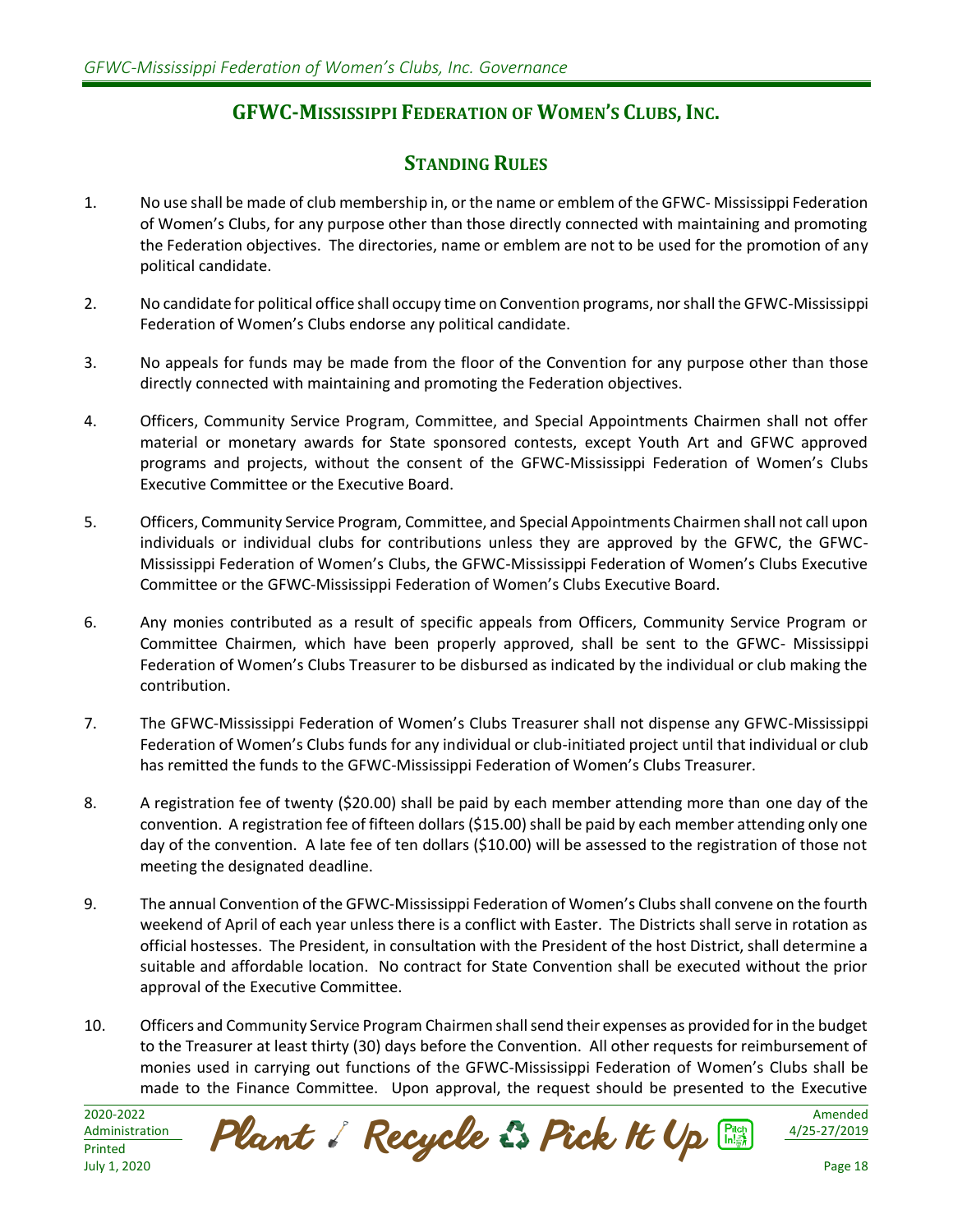Committee or the Executive Board for final approval before any monies not specifically allocated in the budget, Bylaws, or Standing Rules shall be paid. All requests for reimbursement by anyone shall be properly documented.

- 11. In even-numbered years, an installation ceremony shall be conducted for the Elected Officers after they are duly elected and prior to the commencement of their terms of office at the adjournment of the Convention. At the request of the incoming President, the Appointed Officers may be included in the installation ceremony. The wishes of the incoming President shall be considered in the selection of the person to conduct the installation ceremony, so long as it can be done at no additional cost to the GFWC-Mississippi Federation of Women's Clubs.
- 12. The per capita dues for local club members shall be the amount proposed by GFWC and by GFWC-Mississippi Federation of Women's Clubs for the fiscal year, June 1 - May 31. Dues collected shall be divided within the discretion of the Finance Committee among the following: GFWC dues, State Federation Fund, M. Colie Covington Endowment Fund, Headquarters Fund and the *Mississippi Clubwoman*.
- 13. By unanimous consent, the reading of the minutes shall be dispensed with and the President shall appoint a Committee, composed of the Recording Secretary and two other State Officers, to approve the minutes. Upon approval, the minutes shall be made available to the members of the Executive Board.
- 14. Each outgoing Officer, Community Service Program and Committee Chairman shall turn over to her successor prior to June 1 such records and files as may be helpful and necessary to the work. The Treasurer's financial records, including ledgers and bank statements, shall be in the hands of her successor by June 15
- 15. M. Colie Covington Endowment Fund
	- A. The elected officers shall constitute a Board of Trustees, which shall have control over the funds as empowered by the Executive Board to act. The Board may grant to the Trustees the power to sell, assign or transfer any of the investments or securities belonging to the M. Colie Covington Endowment Fund when in the interest of the proper administration and conservation of its assets.
	- B. A detailed accounting of all items of income and disbursements shall be made by the Trustees to the Executive Board whenever called upon.
	- C. All interest from the M. Colie Covington Endowment Fund accruing during the year shall be transferred to the State Headquarters Fund at the close of the fiscal year.
	- D. Funds derived from the M. Colie Covington Endowment Fund shall be kept on the Treasurer's books as a separate account.
- 16. Hebron Memorial Scholarship
	- A. A scholarship known as the Hebron Memorial Scholarship shall be maintained by the GFWC-Mississippi Federation of Women's Clubs. Only women, residents of Mississippi, shall be eligible to apply. This scholarship shall be a grant; and only one may be granted during one year, except with the approval of the Executive Committee. A holder of the scholarship is eligible for consideration by the Scholarship Committee for the grant for an additional year or years.

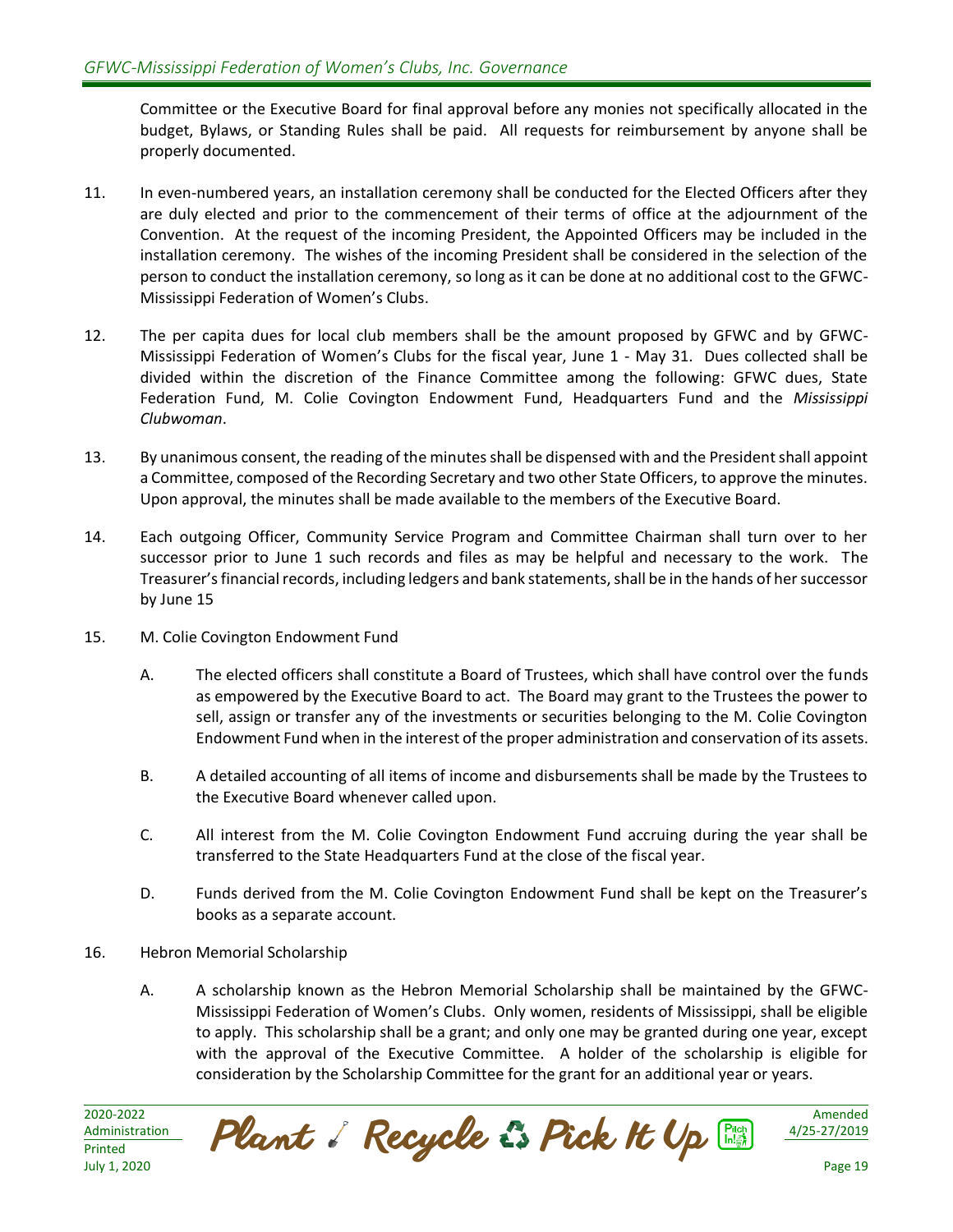- B. The following rules shall govern this scholarship:
	- 1. The maximum amount of this grant shall be one thousand dollars (\$1,000.00).
	- 2. The applicant must meet the following requirements:
		- a. Application must be made in writing to the Chairman of the Hebron Memorial Scholarship before February 1 for use within that year.
		- b. The applicant must be a resident of Mississippi, having graduated from an accredited high school with a good scholastic average; or in the case of an applicant for graduate school, she must have graduated from an accredited (public or private) college and must be attending an accredited graduate school.
		- c. The applicant must be endorsed by three (3) members of the GFWC- Mississippi Federation of Women's Clubs.
		- d. The application must be accompanied by recommendations from three other persons relative to scholarship, character and qualities of leadership.
		- e. The applicant must signify her intention of completing her degree within a four year period.
	- 3. Preference will be given to areas of service where it is felt there is the greatest need in the state.
	- 4. This scholarship shall not be limited to any particular year in college, but is limited to a Mississippi Institution of Higher Learning. A Mississippi Institution of Higher Learning is defined as a public or private Mississippi university. The scholarship must be sent directly to the Institution the grantee plans to attend. The Scholarship Grantee should attend the State Convention or State Board Meeting to receive recognition.
- C. Rules governing this scholarship shall be under the control of a committee of three appointed by the President, with a representative of the Education Community Service Program and the President as ex-officio members.
- D. All money belonging to the scholarship shall be kept in a separate fund and distributed only in the interest of the Hebron Memorial Scholarship as instructed by the Committee. Upon request an itemized account of the receipts and disbursements showing the balance on hand available for expenditures shall be furnished the Committee.
- E. Necessary expenses of publicizing and administering this scholarship, in an amount not to exceed \$100.00, shall be paid from this fund upon approval of the Executive Committee.
- F. The per capita assessment of ten (10) cents for this scholarship is no longer mandatory, but the scholarship remains and is supported by voluntary contributions of the clubs.

2020-2022<br>Administration **Plant & Recycle & Pick It Up Channel Amended** 4/25-27/2019 July 1, 2020 Page 20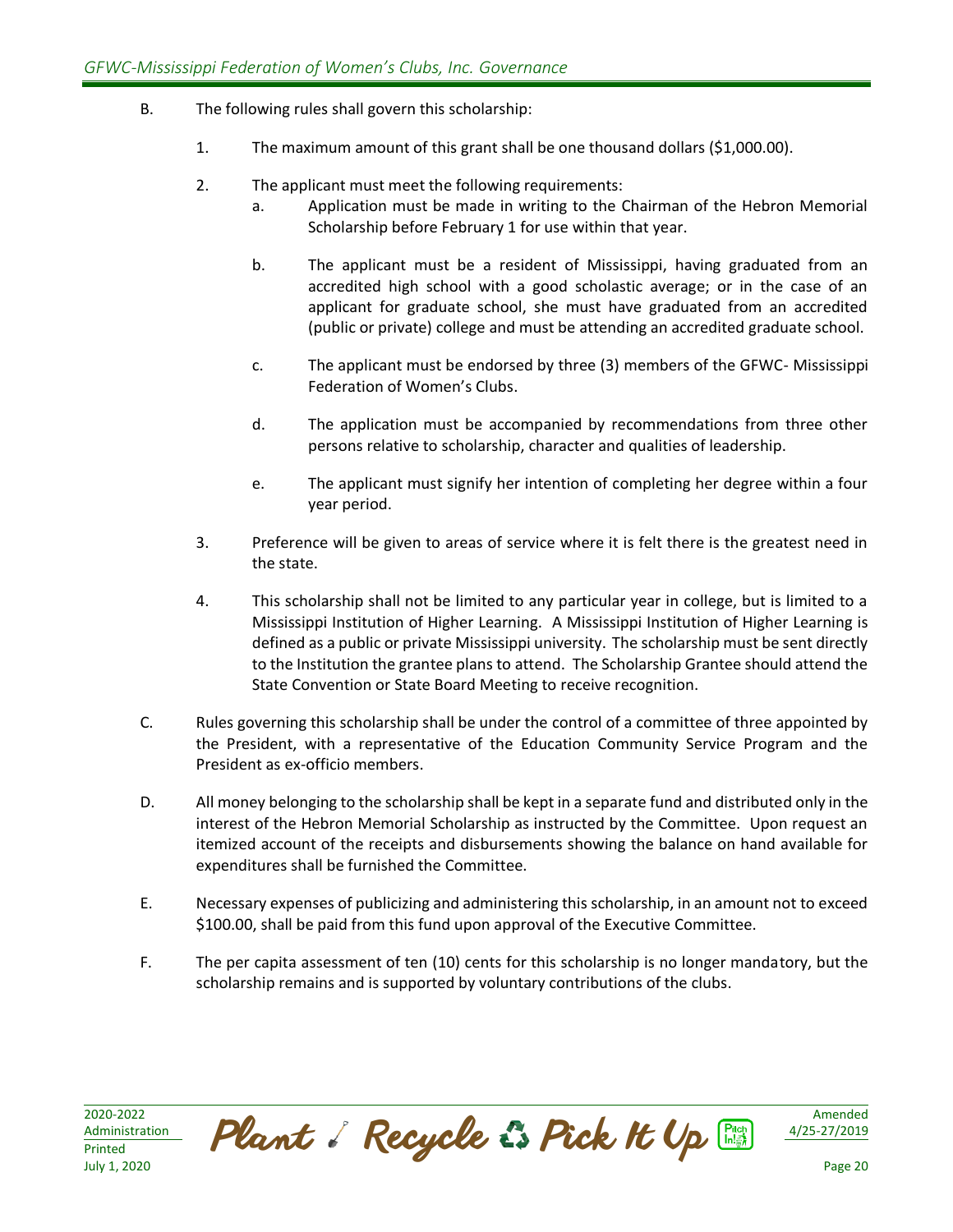- 17. Malone-Sisk Education/Leadership Endowment Fund
	- A. An endowment fund known as the Malone-Sisk Education/Leadership Endowment Fund shall be maintained by the GFWC-Mississippi Federation of Women's Clubs. This fund is established for the purpose of education/leadership development.
	- B. The trustees of this endowment fund shall be Mrs. Harry Malone, Mrs. Gene Sisk, the GFWC-Mississippi Federation of Women's Clubs Treasurer and the GFWC-Mississippi Federation of Women's Clubs Finance Committee Chairman. At such time that Malone and Sisk are no longer able to serve, their replacement shall be appointed by the GFWC-Mississippi Federation of Women's Clubs State President from the Gavel Club membership or Past Presidents' roster. The Gavel Club membership and/or Past Presidents shall serve as an advisory board to the Trustees. In 1993, or earlier if the Trustees deem it necessary, the Trustees shall review the benefits of this fund and the feasibility of its continuance and report its findings and recommendations to the GFWC-Mississippi Federation of Women's Clubs Executive Committee.
	- C. Initial funding for this interest-bearing endowment fund shall come from the Ways and Means revenues on record as of 11/14/87. Only the interest from this fund is to be distributed for education/leadership development. (As of 4/23/88 the revenue was \$11,000.00).
- 18. The Malone-Sisk Scholarship is established to encourage leadership education and development by recognizing the MS LEADS delegate who attends the GFWC LEADS Seminar. This scholarship shall be funded from the interest on the Malone-Sisk Education/Leadership Endowment Fund and/or any other contributions that are specifically designated for this purpose. The scholarship shall be used to defray the cost of attending the GFWC LEADS Seminar at the GFWC International Convention, provided that such funds are available. If funds are available and the Mississippi delegate to the GFWC LEADS Seminar attends only the Seminar, then she shall receive a minimum of \$200 reimbursement. If funds are available and the Mississippi delegate to the GFWC LEADS Seminar attends the entire GFWC International Convention, then she shall receive a minimum of \$500 reimbursement.
- 19. GFWC-Mississippi Federation of Women's Clubs Sarah Peugh Butterfly Scholarship
	- A. The GFWC-Mississippi Federation of Women's Clubs Sarah Peugh Butterfly Scholarship will be awarded each spring to a GFWC-Mississippi Federation of Women's Clubs Juniorette club member who will be graduating from high school in the same year.
	- B. Application for this scholarship is to be made by letter to the GFWC-Mississippi Federation of Women's Clubs State President before March 1 of each year. Applications must include the following information:
		- 1. Name, address, age and photograph of applicant
		- 2. Name and address of applicant's parents
		- 3. Name of GFWC-Mississippi Federation of Women's Clubs Juniorette club applicant holds membership in and number of years applicant has been an active member.
		- 4. Name of high school from which applicant is graduating and grade average
		- 5. List of ACT Assessment scores

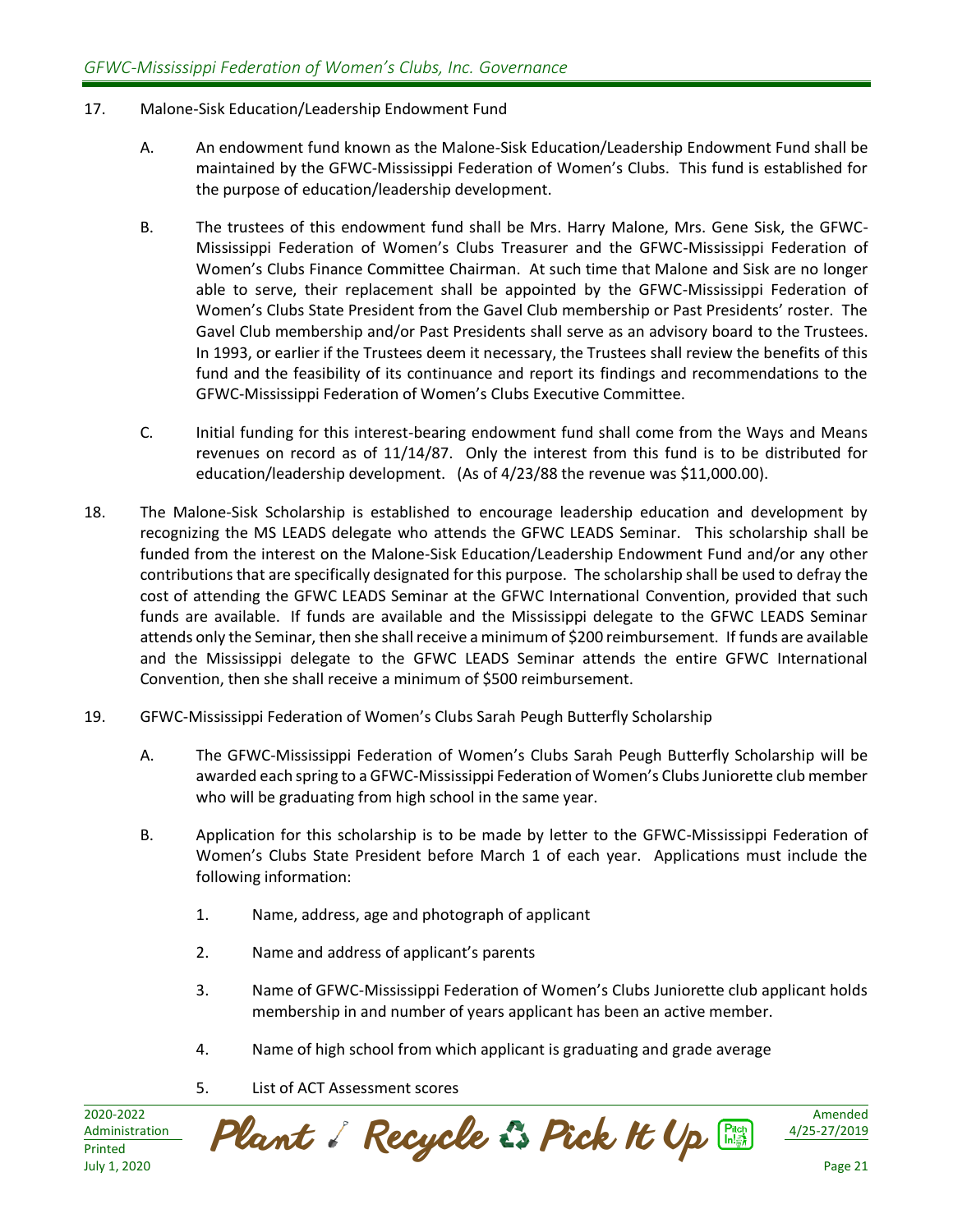- 6. Leadership activities: appropriate high school/community and Juniorette club activities, including all awards and positions of leadership
- 7. A letter of recommendation from the GFWC-Mississippi Federation of Women's Clubs sponsoring club advisor to the Juniorette Club in which the applicant holds membership
- 8. A letter of recommendation from the GFWC-Mississippi Federation of Women's Clubs sponsoring club president
- C. The GFWC-Mississippi Federation of Women's Clubs Sarah Peugh Scholarship recipient will be selected by a panel to include the GFWC-Mississippi Federation of Women's Clubs President and two representatives of the Education Community Service Program. The recipient will be notified at least one week prior to the State Convention.
- D. The scholarship recipient will inform the GFWC-Mississippi Federation of Women's Clubs Treasurer of the college or university she will attend in the same year as her high school graduation. The GFWC-Mississippi Federation of Women's Clubs Treasurer will forward a check not to exceed one thousand dollars (\$1,000.00) to the educational institution to be credited to the scholarship recipient's account.
- E. The scholarship recipient will receive a framed certificate. Public announcement of the scholarship recipient will be made at the GFWC-Mississippi Federation of Women's Clubs Convention if the recipient is able to attend, with presentation of the framed certificate to be made at a time and location convenient to the recipient and the GFWC-MFWC President.
- F. This scholarship shall remain available as long as funding is provided by interested individuals and clubs.
- G. The amount of the scholarship will increase in multiples of fifty dollars (\$50) if interested individuals or clubs wish to donate funds.
- 20. All money from advertising or any other fundraising activities, along with monies from registration and meals, shall be put in the Annual Meeting Treasury. After all expenses are paid twenty-five percent (25%) of the balance in the Annual Meeting Treasury shall be transferred to the host District Treasurer and the remainder shall be to the GFWC-Mississippi Federation of Women's Clubs Treasurer and retained for future Annual Meetings and/or for hosting Southern Region Conference. All transfers of this money, along with an itemized statement of income and expenses, shall be completed by June 15.
- 21. In the event that District(s) assist the GFWC-Mississippi Federation of Women's Clubs in hosting Summer Institute, any balance remaining after all expenses are paid shall be equally divided between the host District(s) and the GFWC-Mississippi Federation of Women's Clubs.
- 22. District and State Crafts contests may be held yearly with certificates and/or ribbon awards, plus award cards for the sponsoring club.
- 23. District and State GFWC-Mississippi Federation of Women's Clubs Youth Art contests may be held annually according to established guidelines. If funds are available, first place District winners shall receive five dollars (\$5.00). Second and third place District winners shall receive certificates and/or ribbons. Sponsoring clubs of all winners shall receive award cards. If funds are available, first place State winners

2020-2022<br>Administration **Plant & Recycle & Pick It Up**  $\frac{\text{Area}}{\text{triangle}}$  4/25-27/2019 July 1, 2020 Page 22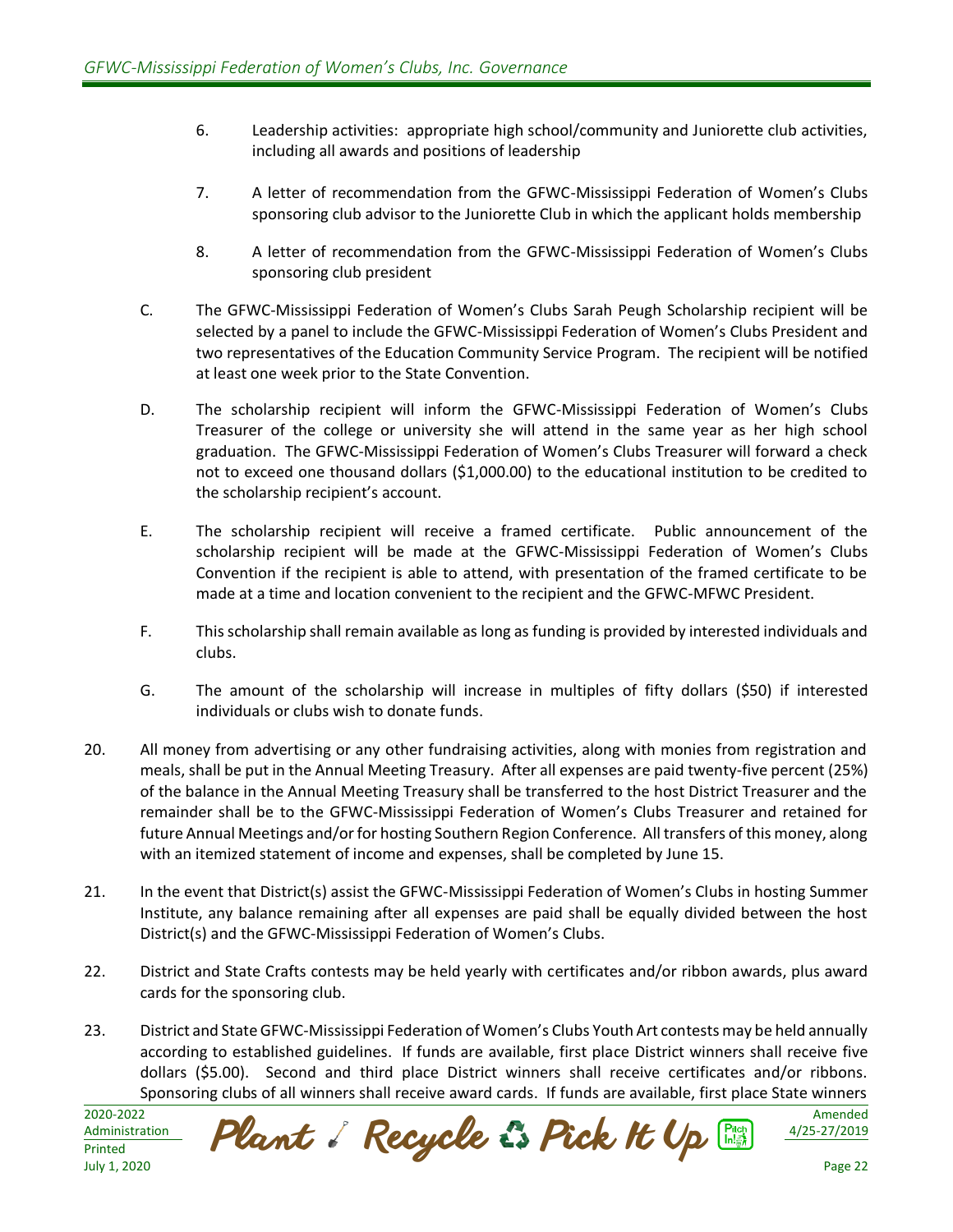shall receive ten dollars (\$10.00). Second and third place State winners shall receive certificates and/or ribbons. Sponsoring clubs of all winners shall receive award cards.

- 24. A permanent, uniquely designed, State President's pin shall be worn by the GFWC-Mississippi Federation of Women's Clubs President. This pin shall remain the property of the Mississippi Federation. If the State President should desire a State President's pin of the style designated by the GFWC, it shall be purchased by the Mississippi Federation and presented to her during the Convention of the installation of her successor by the incoming president.
- 25. Clubs and club members must have paid GFWC-Mississippi Federation of Women's Clubs dues prior to January 1st before District and State Conventions in order to enter any Club reports and/or contests of the GFWC-Mississippi Federation of Women's Clubs.
- 26. The GFWC-Mississippi Federation of Women's Clubs 1935 Society is established to encourage donations for the restoration, renovation, and maintenance of the GFWC-Mississippi Federation of Women's Clubs Headquarters Building. Membership in the GFWC-Mississippi Federation of Women's Clubs 1935 Society will be available to donors of any amount, whether GFWC-Mississippi Federation of Women's Clubs clubs, club members, and/or other interested persons or organizations or businesses. The Executive Committee, in consultation with the Chairman of the Headquarters Committee, is authorized to expend these funds for the aforementioned purposes.
	- A. Charter members shall be the first 100 contributors.
	- B. Donors shall be designated as follows:
		- 1. Grand Patron for donations \$1,000 or more, and
		- 2. Patron for donations of \$500 to \$999.99.

Funds derived from contributions to the 1935 Society shall be kept on the Treasurer's books as a separate account and shall be solely dedicated to the restoration, renovation, and maintenance of the GFWC-Mississippi Federation of Women's Clubs Headquarters Building.

- 27. The Executive Committee, in consultation with the Chairman of the Headquarters Committee, is authorized to conduct all business related to the occupancy of the Headquarters apartment. This shall include, but not be limited to: removing unsuitable Occupant(s); searching for suitable Occupant(s); and authorizing the proper elected officers to execute agreements with selected Occupant(s).
- 28. These Standing Rules may be adopted or suspended by a majority vote and may be amended or rescinded by a two-thirds (2/3) vote, without previous notice, at a Convention; or by the Executive Board between Conventions, when such action is to the best interest of the federation.

2020-2022<br>Administration **Plant & Recycle & Pick It Up Channel Amended** July 1, 2020 Page 23